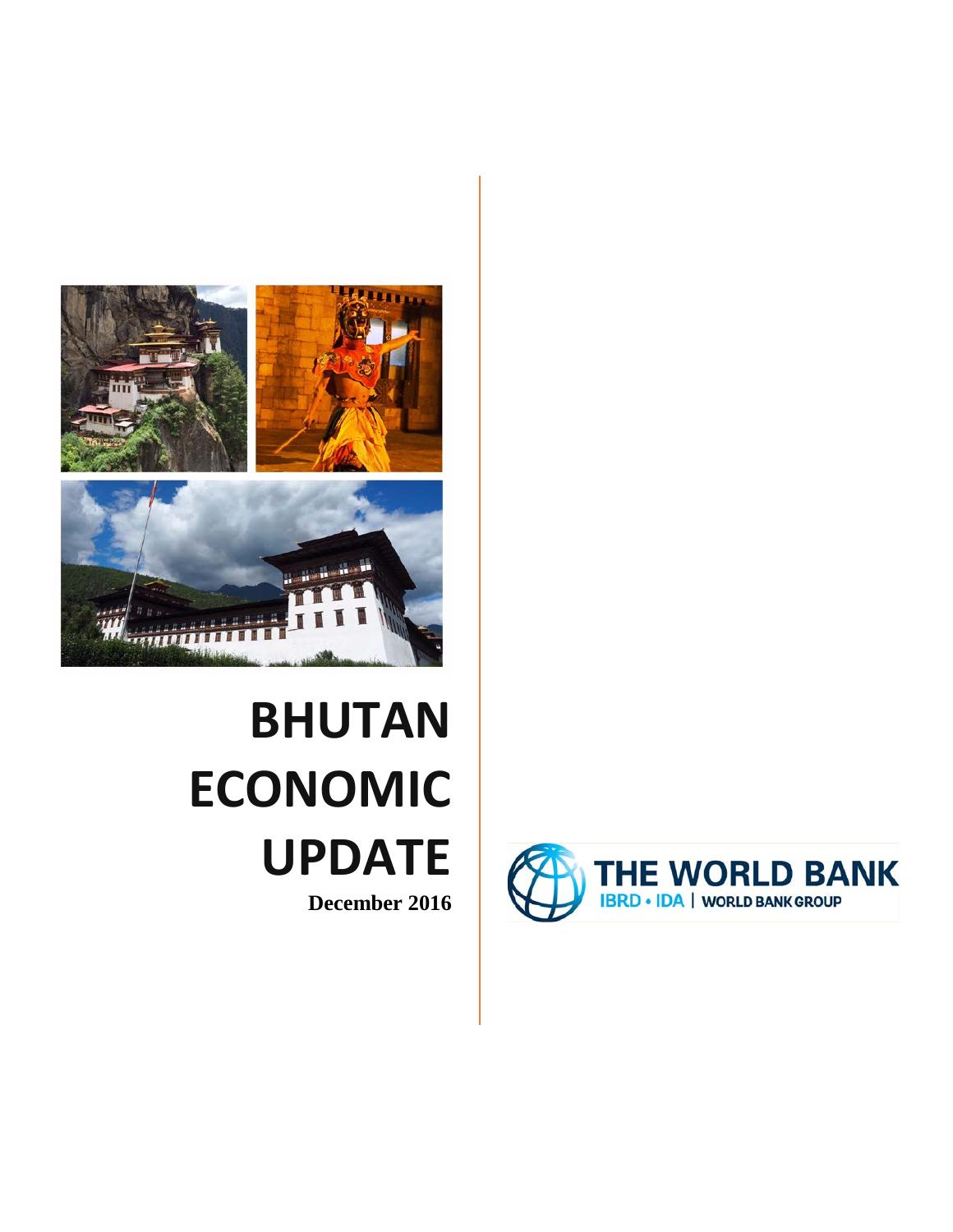## **Table of Contents**

| Abbreviations and Acronyms                        | 3  |
|---------------------------------------------------|----|
| Foreword                                          | 4  |
| Overview                                          |    |
| <b>Recent Economic Developments and Prospects</b> | 8  |
| 1 Introduction                                    | 8  |
| 2 Real Sector                                     | 10 |
| 3 External Sector                                 | 13 |
| 4 Monetary Sector                                 | 16 |
| 5 Fiscal Sector                                   | 18 |
| 6 Employment Situation                            | 19 |
| 7 Macroeconomic Policy Direction                  | 19 |
| 8 Economic Prospects                              | 21 |
| <b>Statistical Appendixes</b>                     | 23 |

# **Figures**

| Figure 0.1 Composition of GDP Growth – Supply Side                                              | $\tau$         |
|-------------------------------------------------------------------------------------------------|----------------|
| Figure 0.2 Actual and Estimated Poverty Rates and Gross Domestic Product per Capita (Purchasing | $\tau$         |
| Power Parity)                                                                                   |                |
| Figure 0.3 Snapshot of Bhutan's Macroeconomic Development                                       | $\overline{7}$ |
| Figure 1.1 Small but Fast-Growing Bhutan Economy                                                | 10             |
| Figure 1.2 High Investment Is Associated with Current Account Deficit                           | 10             |
| Figure 1.3 Real Gross Domestic Product Growth Decelerated until 2013                            | 10             |
| Figure 1.4 Declining Share of Agriculture Over Long Term (Share in Constant %)                  | 11             |
| Figure 1.5 Economic Structure Has Remained Almost Unchanged in the Past Several Years (Share in | 11             |
| Constant %)                                                                                     |                |
| Figure 1.6 Declining Contribution of Agriculture Over Long Term (%)                             | 12             |
| Figure 1.7 Services Drove Growth Slowdown in 2012 and 2013 (%)                                  | 12             |
| Figure 1.8 Four Subsectors Had Long-Term High Growth (Annual Growth, %)                         | 12             |
| Figure 1.9 Increase in Imports Accompanied Increase in Investment (% Share)                     | 13             |
| Figure 1.10 Shrinking Investment and Imports (% Share)                                          | 13             |
| Figure 1.11 Contribution of Private Consumption Increased (% Contribution to Gross Domestic     | 13             |
| Product Growth)                                                                                 |                |
| Figure 1.12 Gross Fixed Capital Formation Led to Growth Fluctuations (% Contribution to Gross   | 13             |
| Domestic Product Growth)                                                                        |                |
| Figure 1.13 Positive Overall Balance (Percentage of Gross Domestic Product)                     | 15             |
| Figure 1.14 International Reserves Kept Increasing (US\$ Million)                               | 15             |
| Figure 1.15 Bhutan's and India's Inflation Rates Are Highly Correlated (Percentage of Consumer  | 16             |
| Price Index Inflation Rates)                                                                    |                |
| Figure 1.16 Inflation Rates Have Decelerated in Food and Nonfood Items (Percentage of Consumer  | 16             |
| Price Index Inflation Rates, Year-on-Year)                                                      |                |
| Figure 1.17 Imported Goods Have Brought Price Stability (Percentage of Consumer Price Index     | 16             |
| Inflation Rate, Year-on-Year)                                                                   |                |
| Figure 1.18 Gradual Depreciation of Ngultrum Against U.S. Dollar                                | 17             |
| Figure 1.19 Stable Real Effective Exchange Rate of Ngultrum (January 2012=100)                  | 17             |
| Figure 1.20 Credit Growth (Year-on-Year Growth, %)                                              | 17             |
| Figure 1.21 Led by Trade and Commerce and Transport (Year-on-Year Growth, %)                    | 17             |
| Figure 1.22 Expansionary Fiscal Stance (Percentage of Gross Domestic Product)                   | 18             |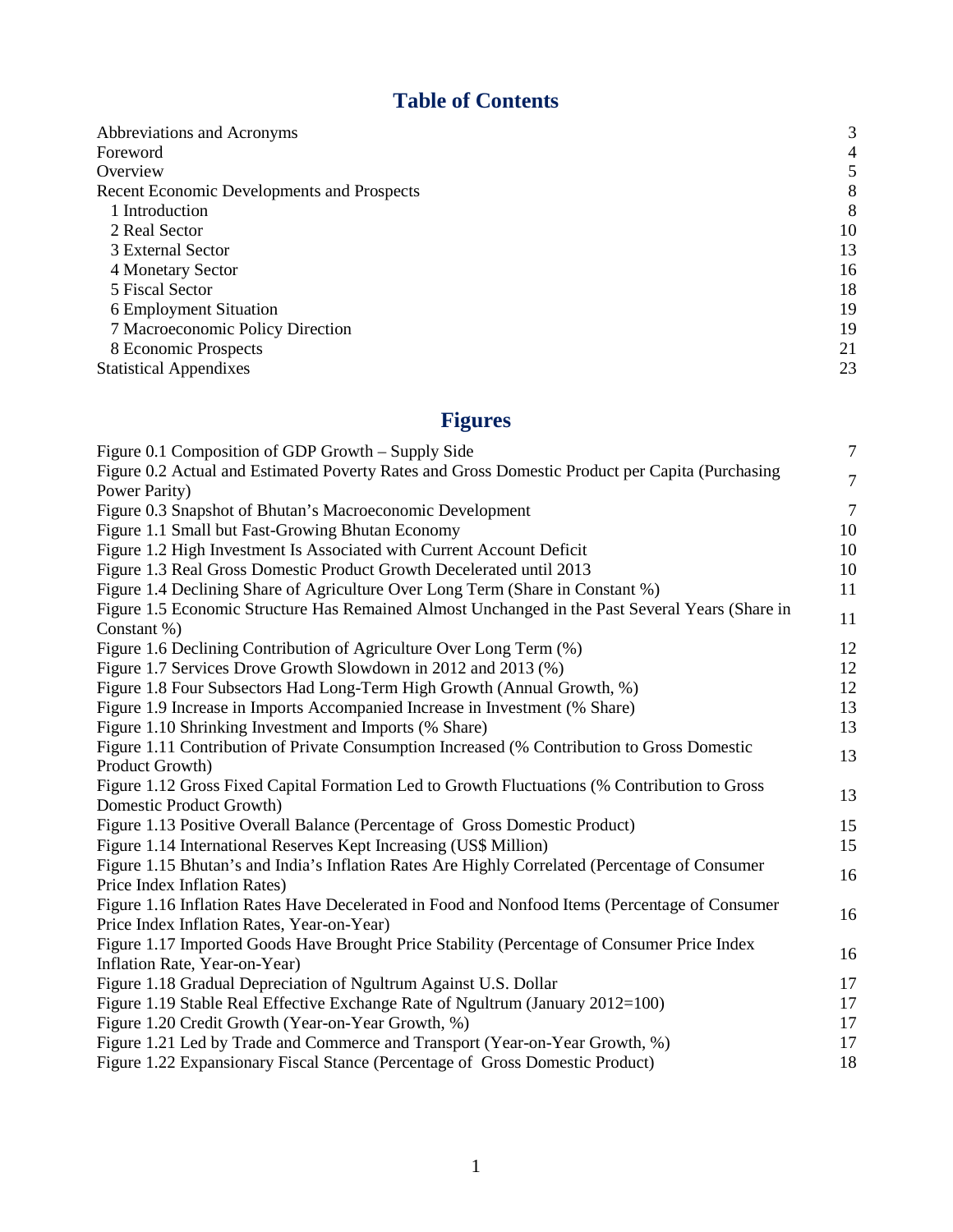## **Tables**

| Table 0.1 Bhutan: Macro Poverty Outlook Indicators (Annual Percentage Change Unless Indicated     |    |
|---------------------------------------------------------------------------------------------------|----|
| Otherwise)                                                                                        | 6  |
| Table 1.1 Bhutan's Economy in the World (Low- and Middle-Income Countries)                        | 8  |
| Table 1.2 Bhutan's Economy in South Asia                                                          | 9  |
| Table 1.3 Real Gross Domestic Product Growth Rate of South Asian Countries                        | 11 |
| Table 1.4 Current Account Balance of South Asian Countries (Percentage of Gross Domestic Product) | 14 |
| Table 1.5 Increase in Current Account Deficit Mainly Due to Goods Trade (Percentage of Gross      | 14 |
| Domestic Product, Annual Average)                                                                 |    |
| Table 1.6 Increase in Current Account Deficit in 2015 Mainly Due to Goods Imports (Percentage of  | 14 |
| Gross Domestic Product)                                                                           |    |
| Table 1.7 Inflation Rates of South Asian Countries (Percentage of Consumer Price Index)           | 15 |
| Table 1.8 Budget Summary (Percentage of Gross Domestic Product)                                   | 19 |
| Table 1.9 Hydropower Projects: Planned and Under Construction                                     | 21 |
|                                                                                                   |    |

# **Statistical Appendixes**

| Appendix A Gross Domestic Product (GDP)                                     | 23 |
|-----------------------------------------------------------------------------|----|
| Appendix B Balance of Payments                                              | 24 |
| Appendix C Inflation (Consumer Price Index, Year-on-Year Percentage Change) | 25 |
| Appendix D Gross International Reserves and Exchange Rates                  | 26 |
| Appendix E Tourists and Revenues                                            | 27 |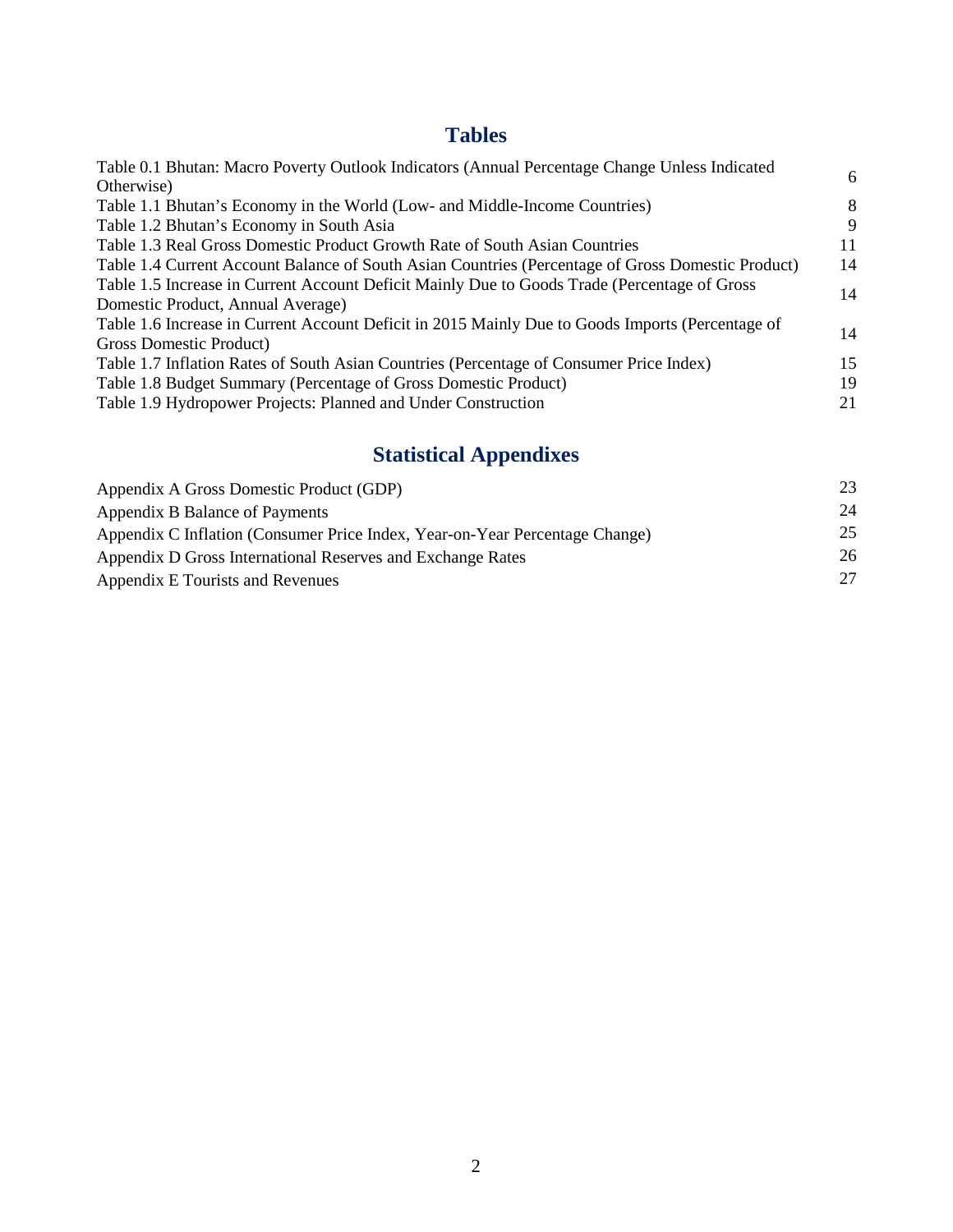## **ABBREVIATIONS AND ACRONYMS**

| <b>BoP</b>   | <b>Balance of Payments</b>                      |
|--------------|-------------------------------------------------|
| <b>CIB</b>   | <b>Credit Information Bureau</b>                |
| <b>CPI</b>   | <b>Consumer Price Index</b>                     |
| <b>EDP</b>   | <b>Economic Development Policy</b>              |
| <b>FDI</b>   | Foreign Direct Investment                       |
| <b>FSDAP</b> | <b>Financial Sector Development Action Plan</b> |
| <b>FY</b>    | <b>Fiscal Year</b>                              |
| <b>FYP</b>   | Five-Year Plan                                  |
| <b>GDP</b>   | Gross Domestic Product                          |
| MoF          | Ministry of Finance                             |
| <b>PPP</b>   | Public Private Partnership                      |
| <b>REER</b>  | Real Effective Exchange Rate                    |
| <b>RMA</b>   | Royal Monetary Authority                        |
|              |                                                 |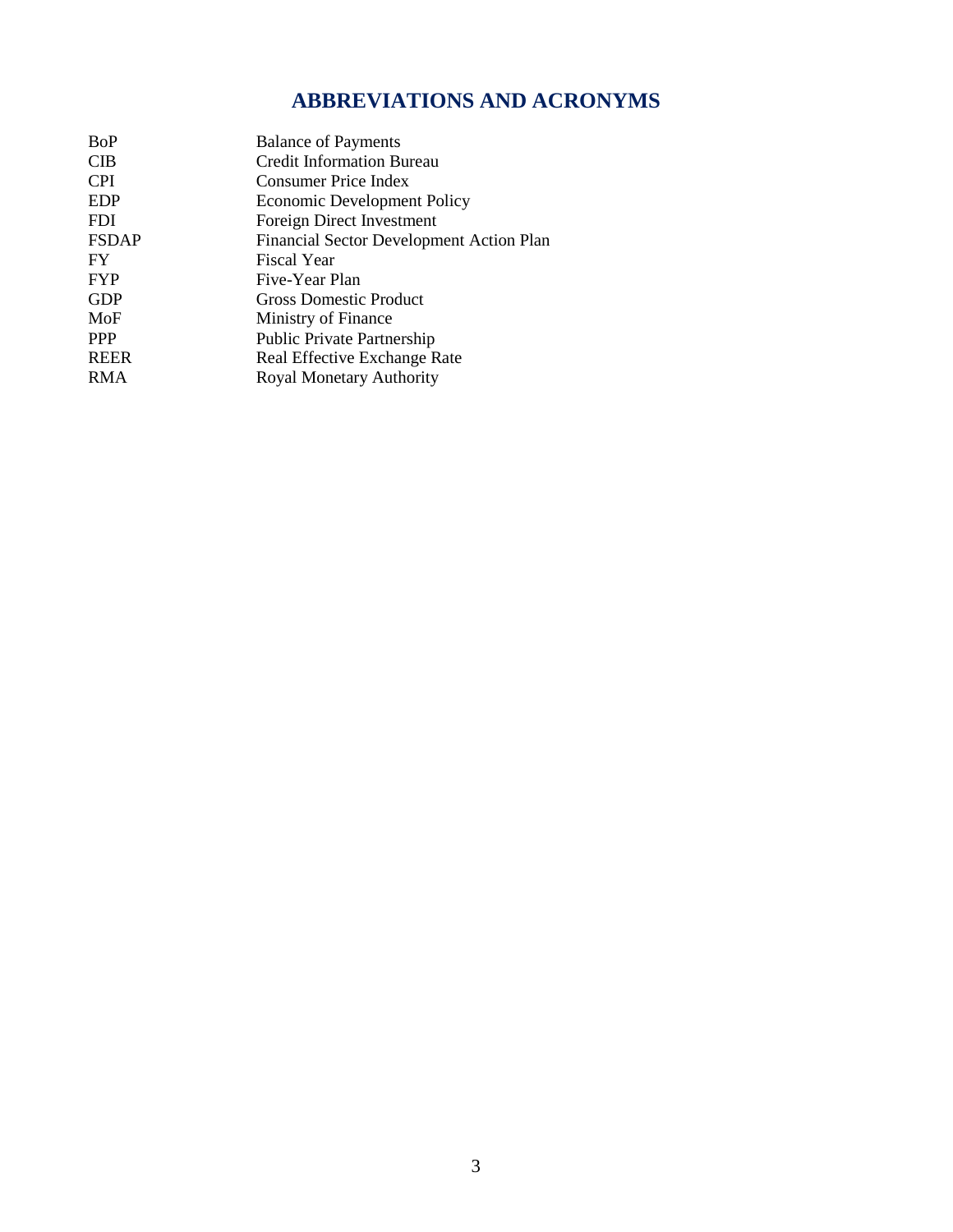#### **FOREWORD**

The Bhutan Economic Update reports on and synthesizes recent economic developments and places them in a medium-term, and regional and global contexts. It analyzes the implications of these developments and policies on the outlook of Bhutan's economy. It attempts to make an analytical contribution to the implementation of Bhutan's Economic Development Policy and the 11<sup>th</sup> Five-Year Plan. The report is intended for a wide audience, including policy makers, business leaders, researchers and academics, and the community of analysts monitoring Bhutan's economy.

The Macroeconomics and Fiscal Management Global Practice at the World Bank has prepared this Update. Yoichiro Ishihara (Resident Representative and Senior Economist) led the task, with contributions from Tenzin Lhaden (Operations Officer and Economist). Qimiao Fan (Country Director) and Deepak Mishra (Practice Manager) provided overall guidance. The World Bank team appreciates the valuable contributions of the Ministry of Finance and the National Statistics Bureau.

 $\overline{a}$ 

<span id="page-4-0"></span>The findings, interpretations, and conclusions expressed herein are those of the authors and do not necessarily reflect the views of the World Bank Board of Executive Directors or the countries they represent. The World Bank does not guarantee the accuracy of the data included in this report. For more information about the World Bank and its activities in Bhutan, please visit [http://www.worldbank.org/en/country/bhutan.](http://www.worldbank.org/en/country/bhutan) For questions and comments about this publication, please contact Yoichiro Ishihara [\(yishihara@worldbank.org\)](mailto:yishihara@worldbank.org) and Tenzin Lhaden [\(tlhaden@worldbank.org\)](mailto:tlhaden@worldbank.org).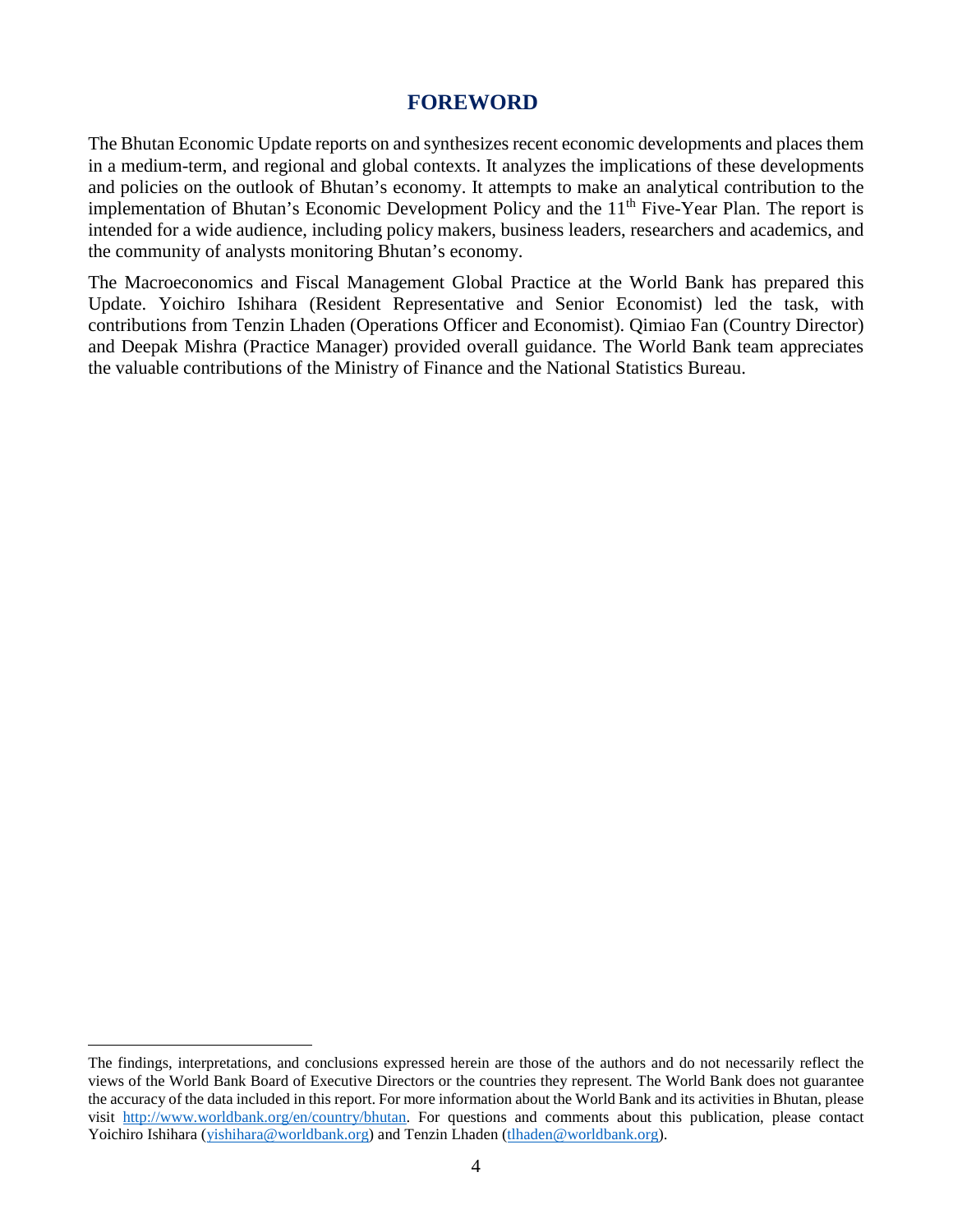### **Overview**

*Bhutan maintained solid macroeconomic performance in 2016. Large ongoing investments in hydropower projects, and supportive fiscal and monetary policy have contributed to the momentum in growth. Single-digit inflation, a relatively stable exchange rate, and accumulating international reserves attest to a stable macroeconomic environment. Rapid growth in a relatively calm macroeconomic context is likely to continue for the next few years, which should result in a steady reduction of poverty. Nevertheless, Bhutan's structural challenges remain: large current account deficits, high public debt, an underdeveloped private sector, and a high youth unemployment rate. To address these challenges, the Royal Government of Bhutan is in the process of revising the Economic Development Policy (EDP) commencing in 2016 and has started preparatory work on the 12th Five-Year Plan (FYP), which will commence in 2018.*

#### **Recent Economic Developments**

Bhutan's economy has been steadily recovering from the aftermath of the shortage of the Indian rupee of 2012. Gross domestic product (GDP) growth revived from a low of 2.1 percent in 2013 to 6.5 percent in 2015 (table 0.1 and figure 0.1). A combination of accelerated investments in hydropower, good agricultural harvests, and supportive fiscal and monetary policy to boost implementation of the FYP have sustained the recovery. On the demand side, a resumption of credit (18 percent year on year as of September 2016) has supported private consumption, with services, automobiles, and personal loans showing strong growth. Investments remained robust in hydropower through construction and services.

Macroeconomic stability has accompanied the improved growth performance. Inflation has been below 5 percent, the exchange rate has depreciated marginally, and international reserves covered 9 months of next year's projected goods and services imports. Although there have been high current account deficits (more than 25 percent of GDP), these are related to hydropower projects and thus are mostly financed by loans from India.

In 2012, Bhutan reduced extreme poverty to 2 percent, measured according to the international poverty line of US\$1.90 a day (purchasing power parity) (figure 0.2). This is among the lowest rate in South Asia and is substantially lower than the regional poverty rate of 19 percent. Even by a higher international poverty line of US\$3.10 a day, Bhutan has achieved impressive poverty reduction, from 29 percent in 2007 to 13 percent in 2012. During the same period, expenditures of households in the bottom 40 percent of the income distribution grew virtually at the same rate as the overall average, and the income share of the bottom 40 percent of the population remained at 17 percent. Equally impressive improvements have been made in access to basic services and asset ownership. The Gross National Happiness Survey, Bhutan's unique measure of economic, social, and spiritual development, showed further improvements in 2015. Bhutan has achieved universal ownership of mobile phones and access to electricity. The overall unemployment rate fell from an already low 2.9 percent in 2013 to 2.5 percent in 2015, although youth unemployment exceeded 10 percent.

#### **Outlook**

Growth is expected to accelerate during 2016 to 2018 (table 0.1). Construction will start on three hydropower projects in the next 3 years, and two hydropower projects will become operational in 2018. Macroeconomic stability would allow fiscal and monetary policy flexibility to keep supporting economic activities. Given the close economic relationship with its southern neighbor, a positive economic outlook in India will also help Bhutan's growth to accelerate. Low global commodity prices and the pegged exchange rate to the Indian rupee are expected to anchor a stable inflation rate. Although high current deficits are likely to continue because of imports associated with hydropower constructions, these are backed by secured financing sources. Projections based on GDP growth indicate steady and continuous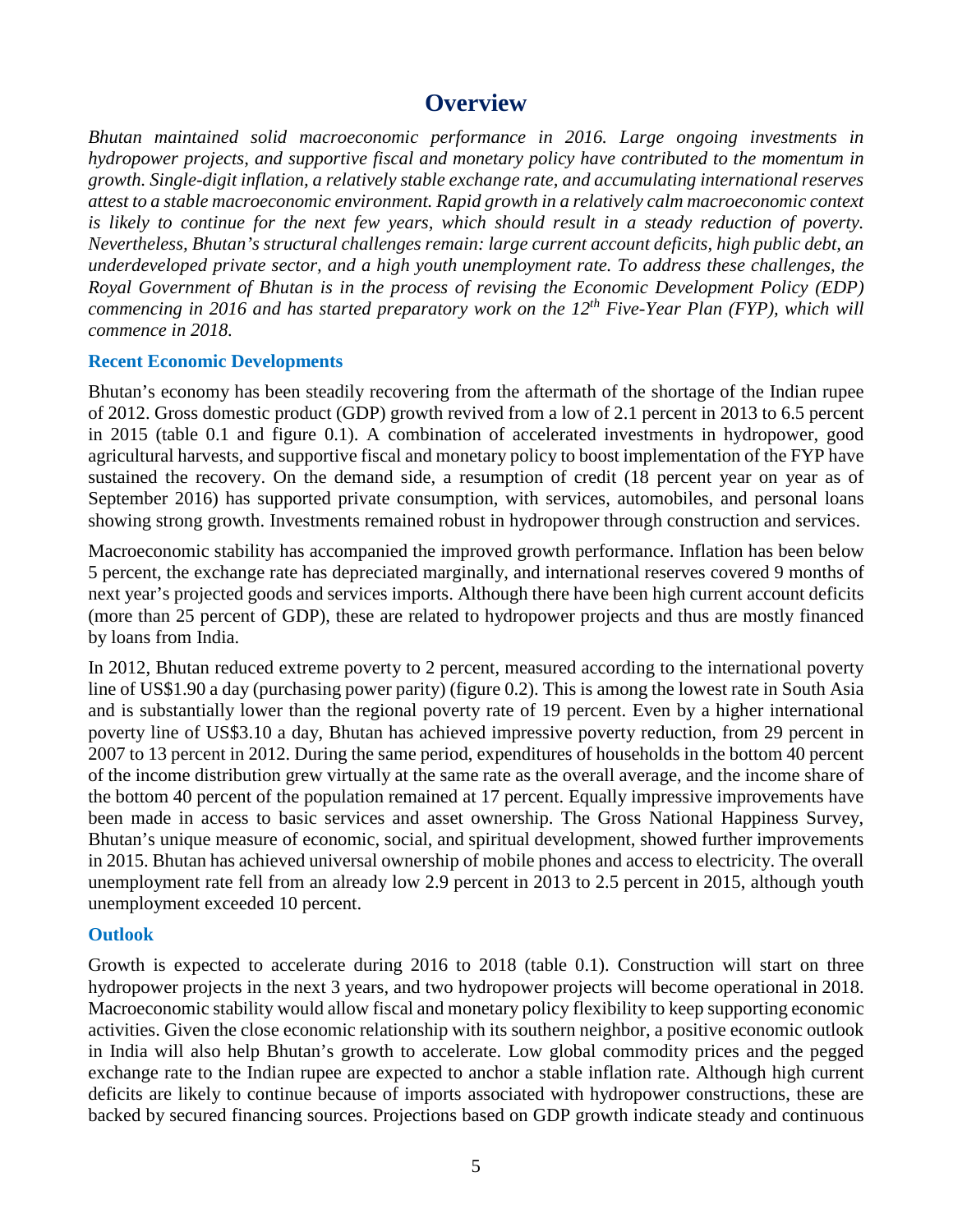poverty reduction since 2012, the last year for which survey-based estimates are available. Poverty headcount is projected to fall to 10.9 percent by 2015 and 6.0 percent by 2018 at the US\$3.10 a day line.

#### **Risks and Challenges**

Bhutan's main challenge is how to manage the hydropower projects and the effects of the projects on the economy. The construction and commissioning of hydropower projects is likely to stimulate domestic demand, which would result in additional pressure on the balance of payments (BoP). To mitigate these risks, credit growth and international reserves will have to be carefully monitored. Increasing foreign direct investment (FDI) and remittances will be more important to finance the current account deficits. The effect of the slowdown of the global economy on Bhutan's economy is expected to be modest because of the country's limited linkage with the rest of the world other than India. Nevertheless, deceleration of the global economy will be felt through its effect on the Indian economy or the tourism sector.

The latest debt sustainability analysis in mid-2016 concluded that Bhutan's external debt risk is moderate, because much of the external debt is linked to the Indian hydropower project loans. In addition to the challenges related to hydropower, a large current account deficit, an underdeveloped private sector, and high youth unemployment are major challenges. The implementation of the revised EDP is expected to improve the business climate, which in turn would be expected to create jobs, especially for youth. Bhutan remains largely rural, with an estimated 61 percent of the population living in rural areas in 2015. The urban–rural gap is evident in many areas, including poverty, food security, and access to services. Although the incidence of poverty is low, urban areas face a higher unemployment rate (6.3 percent) than rural areas (1.0 percent). Youth unemployment in urban areas is high and increasing: 21 percent in 2010, 23 percent in 2013, and 28 percent in 2015. Long lines for those seeking public sector employment and a scarcity of high-paying jobs for urban youth reflect a gap between supply and demand in the labor market. The country is therefore in urgent need of private sector development to diversify its economy, building on the foundation that the hydropower industry has created. The development of the private sector will also help address urban youth unemployment.

| Table 0.1 Dhuuan, macro I over ty Outlook Indicators (Timitan I creentage Change Omess Indicated Otherwise) | <b>2013</b> | <b>2014</b> | 2015e   | 2016f   | 2017f   | 2018f   |
|-------------------------------------------------------------------------------------------------------------|-------------|-------------|---------|---------|---------|---------|
| Real GDP growth at constant market prices                                                                   | 2.1         | 5.7         | 6.5     | 7.4     | 9.9     | 11.7    |
|                                                                                                             |             |             |         |         |         |         |
| Private consumption                                                                                         | 58.0        | $-6.4$      | 7.2     | 7.5     | 7.0     | 6.5     |
| Government consumption                                                                                      | $-10.1$     | 2.4         | 10.8    | 5.4     | 1.8     | 0.2     |
| Gross capital investment                                                                                    | $-35.7$     | 24.4        | 16.5    | 11.7    | 11.0    | 13.5    |
| Exports, goods and services                                                                                 | 3.9         | $-5.8$      | $-4.6$  | $-2.0$  | 6.0     | 8.0     |
| Imports, goods and services                                                                                 | $-1.8$      | $-3.2$      | 10.1    | 5.5     | 3.2     | 3.3     |
| Real GDP growth at constant factor market prices                                                            | 2.1         | 5.7         | 6.5     | 7.4     | 9.9     | 11.7    |
| Agriculture                                                                                                 | 2.4         | 2.4         | 4.6     | 3.4     | 3.5     | 3.6     |
| Industry                                                                                                    | 3.9         | 3.7         | 8.1     | 8.5     | 14.0    | 17.0    |
| Services                                                                                                    | 1.6         | 8.2         | 8.3     | 8.2     | 8.3     | 8.4     |
| <b>Inflation (Consumer Price Index)</b>                                                                     | 8.8         | 8.3         | 4.5     | 4.0     | 4.0     | 4.0     |
| Current account balance (percentage of GDP)                                                                 | $-23.1$     | $-24.6$     | $-31.5$ | $-29.4$ | $-23.7$ | $-15.7$ |
| <b>Fiscal balance (percentage of GDP)</b>                                                                   | $-0.2$      | 2.7         | $-0.7$  | $-4.2$  | $-3.0$  | 4.1     |
| Debt (percentage of GDP)                                                                                    | 98.1        | 96.4        | 98.2    | 102.1   | 103.2   | 97.7    |
| Primary balance (percentage of GDP)                                                                         | 2.0         | 4.4         | 0.8     | $-2.8$  | $-1.9$  | 6.2     |
| Poverty rate $$1.90/day$ PPP terms) <sup>a</sup>                                                            | 2.1         | 2.1         | 1.9     | $1.7\,$ | 1.3     | 1.2     |
| Poverty rate (\$3.10/day PPP terms) <sup>a</sup>                                                            | 13.1        | 12.4        | 10.9    | 10.5    | 8.5     | 6.0     |

**Table 0.1 Bhutan: Macro Poverty Outlook Indicators** (Annual Percentage Change Unless Indicated Otherwise)

*Source*: World Bank, Macroeconomics and Fiscal Management Global Practice, and Poverty Global Practice

*Note:* e, estimate; f, forecast; PPP, purchasing power parity

a. Calculations based on SARMD harmonization, using 2012 Bhutan Living Standards Survey

b. Projection using natural distribution (2012) with pass-through =0.7 based on gross domestic product (GDP) per capita constant purchasing power parity

c. Projections are from 2013 to 2018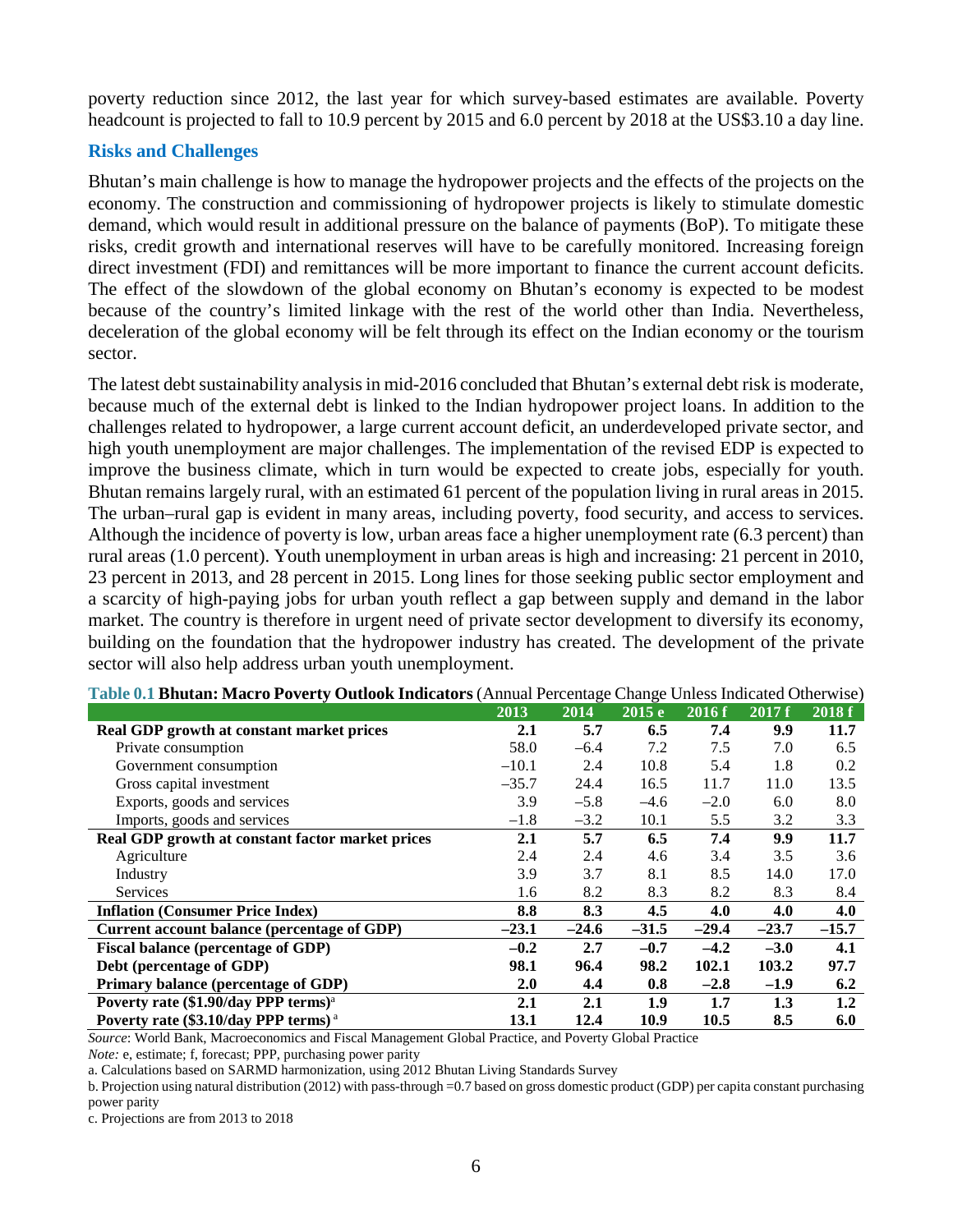

#### **Figure 0.1 Composition of GDP Growth – Supply Side**

*Source:* National Statistics Bureau, World Bank *Source*: World Bank

#### **Figure 0.2 Actual and Estimated Poverty Rates and Gross Domestic Product per Capita (Purchasing Power Parity)**



#### **Figure 0.3 Snapshot of Bhutan's Macroeconomic Development**

| <b>Strengths</b>                                                                                                                                                                                                                                | <b>Weaknesses</b>                                                                                                                         |
|-------------------------------------------------------------------------------------------------------------------------------------------------------------------------------------------------------------------------------------------------|-------------------------------------------------------------------------------------------------------------------------------------------|
| <b>Steady growth:</b> Growth recovered from 2.1% in 2013<br>to $6.5\%$ in 2015.                                                                                                                                                                 | Youth unemployment: exceeded 10% in 2015<br>despite steady growth.                                                                        |
| <b>Macroeconomic stability:</b> Inflation rate was stable at<br>approximately 3-4% in 2016. Real effective exchange<br>rates have been stable. International reserves cover 9<br>months of next year's projected goods and services<br>imports. | The source of growth remains concentrated and<br>driven by the public sector.                                                             |
| <b>Steady progress on structural issues: Continued</b><br>policy reforms in the areas of tax, trade, and business<br>regulatory environment.                                                                                                    |                                                                                                                                           |
|                                                                                                                                                                                                                                                 |                                                                                                                                           |
| <b>Opportunities</b>                                                                                                                                                                                                                            | <b>Threats</b>                                                                                                                            |
| <b>Pipeline hydropower projects:</b> In the coming years,<br>the sector is likely to contribute to growth through<br>construction and electricity generation.                                                                                   | <b>Excess domestic demand and overheating of the</b><br>economy: Hydropower project and credit growth<br>would stimulate domestic demand. |
| <b>Positive Indian growth outlook:</b> Growth is projected<br>to reach 7.6-7.8% in 2016-18.                                                                                                                                                     | <b>High external sector deficits require careful</b><br>management.                                                                       |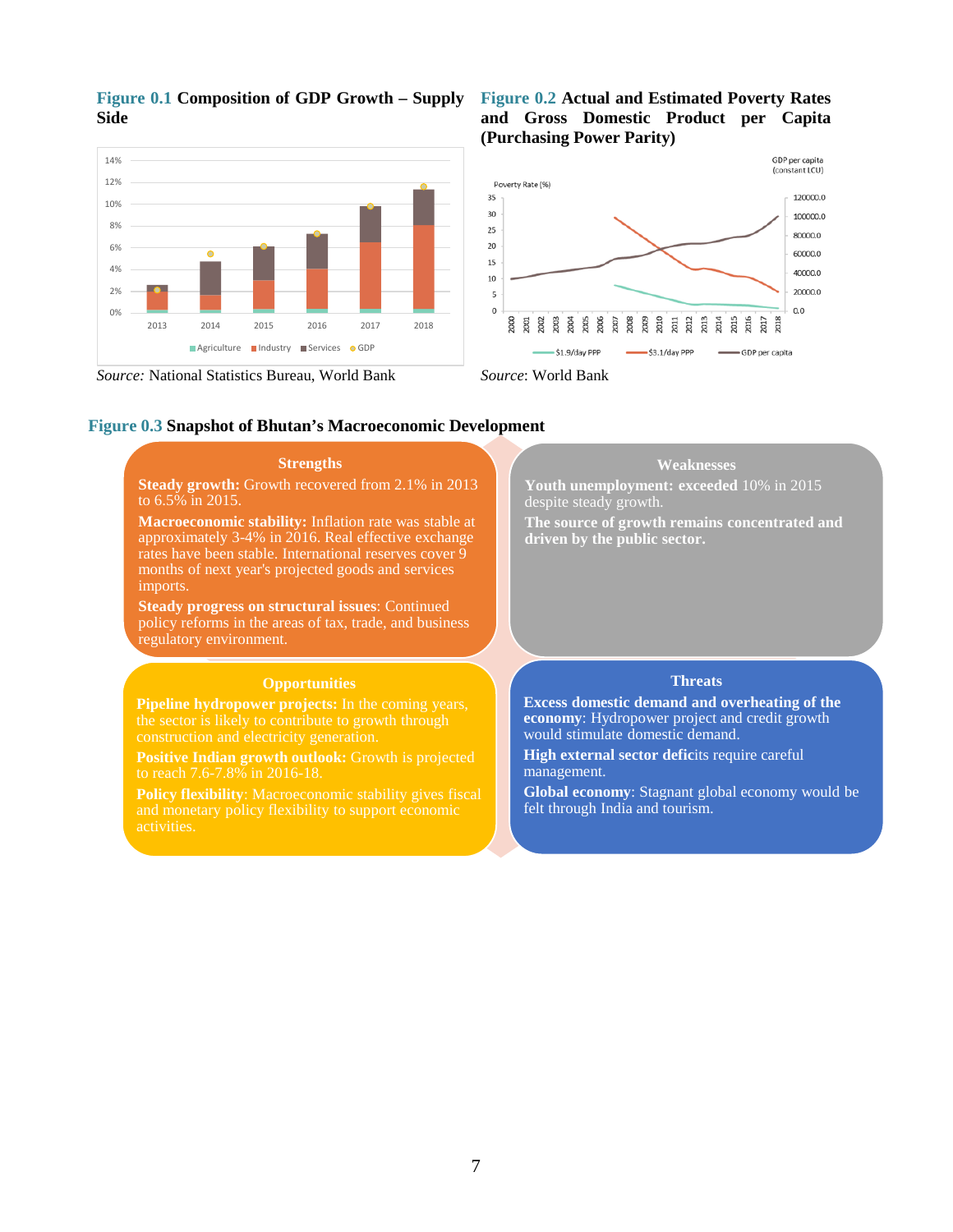#### **Recent Economic Development and Prospects**

#### **1. Introduction**

**Bhutan's economy in the world.** Bhutan is one of the smallest but fastest-growing economies in the world (table 1.1). Annual average growth between 2006 and 2015 reached 7.5 percent, which places the country 13th of 118 countries, far exceeding average global growth of 4.4 percent. The investment rate of 56.8 percent of GDP is the highest in the world and has supported the growth rate, yet FDI remained at 1.7 percent of GDP—less than half of the average of low- and middle-income countries. In the external sector, both exports and imports as a share of GDP are higher than the average. However, imports are much larger than exports, which has led to the current account deficit of 29.5 percent, one of the highest in the world. Net official development assistance relative to the size of the economy is similar to the global average, which is not enough to finance the current account deficit. The extent of financial deepening measured according to domestic credit to the private sector as a share of GDP is close to global average.

| <b>Topic</b>        | <b>Indicator</b>                                                  | Year <sup>a</sup> | <b>Bhutan</b> | Average<br>of sample<br>countries | <b>Median of</b><br>sample<br>countries | Rank / total<br>number of<br>countries |
|---------------------|-------------------------------------------------------------------|-------------------|---------------|-----------------------------------|-----------------------------------------|----------------------------------------|
| Size of<br>economy  | GDP (current US\$, billion)                                       | 2015              | 2.0           | 194.1                             | 14.0                                    | 109/131                                |
| Income<br>level     | GDI per capita (current US\$)                                     | 2015              | 2,532         | 3,738                             | 3,131                                   | 73/131                                 |
| Growth<br>rate      | Annual GDP growth rate in 10 years                                | 2015              | 7.5           | 4.4                               | 4.3                                     | 13/118                                 |
| Investment          | Gross fixed capital formation % of GDP                            | 2015              | 56.8          | 24.1                              | 22.9                                    | 1/109                                  |
| <b>FDI</b>          | FDI net inflows (% GDP)                                           | 2015              | 1.7           | 4.2                               | 2.9                                     | 96/131                                 |
| <b>Exports</b>      | Exports (goods and services) % of GDP                             | 2015              | 44.5          | 33.8                              | 29.5                                    | 31/117                                 |
| Imports             | Imports (goods and services) % of GDP                             | 2015              | 71.5          | 47.5                              | 45.8                                    | 15/117                                 |
| Current<br>account  | Current account deficit (% GDP)                                   | 2015              | 29.5          | 6.0                               | 4.5                                     | 96/99                                  |
| Aid                 | Net official development assistance % of<br>gross national income | 2014              | 7.1           | 6.2                               | 2.8                                     | 37/127                                 |
| Financial<br>sector | Domestic credit to the private sector (%<br>GDP)                  | 2015              | 47.4          | 41.6                              | 35.3                                    | 40/119                                 |

**Table 1.1 Bhutan's Economy in the World (Low- and Middle-Income Countries)**

*Source:* World Development Indicators, National Statistics Bureau, Royal Monetary Authority, and Ministry of Finance*. Note*: For international comparison, data from world development indicators is used, which is not exactly the same as the data from Bhutan's authorities.

a. Years are different because of availability of data.

**Bhutan in South Asia[1](#page-8-0).** Bhutan is the smallest economy among eight South Asian countries, but its GDP per capita is US\$2,532, almost the same as the South Asian average (table 1.2). South Asia is one of the fastest-growing regions in the world, and Bhutan's performance is better than the average, partly led by high investment. As in other South Asian countries, domestic investment has driven high investment (FDI is low). In the external sector, Bhutan's high current account deficits stand out among those of South Asian countries.

<span id="page-8-0"></span><sup>&</sup>lt;sup>1</sup> In the World Bank definition, South Asia includes Afghanistan, Bangladesh, Bhutan, India, Maldives, Nepal, Pakistan, and Sri Lanka.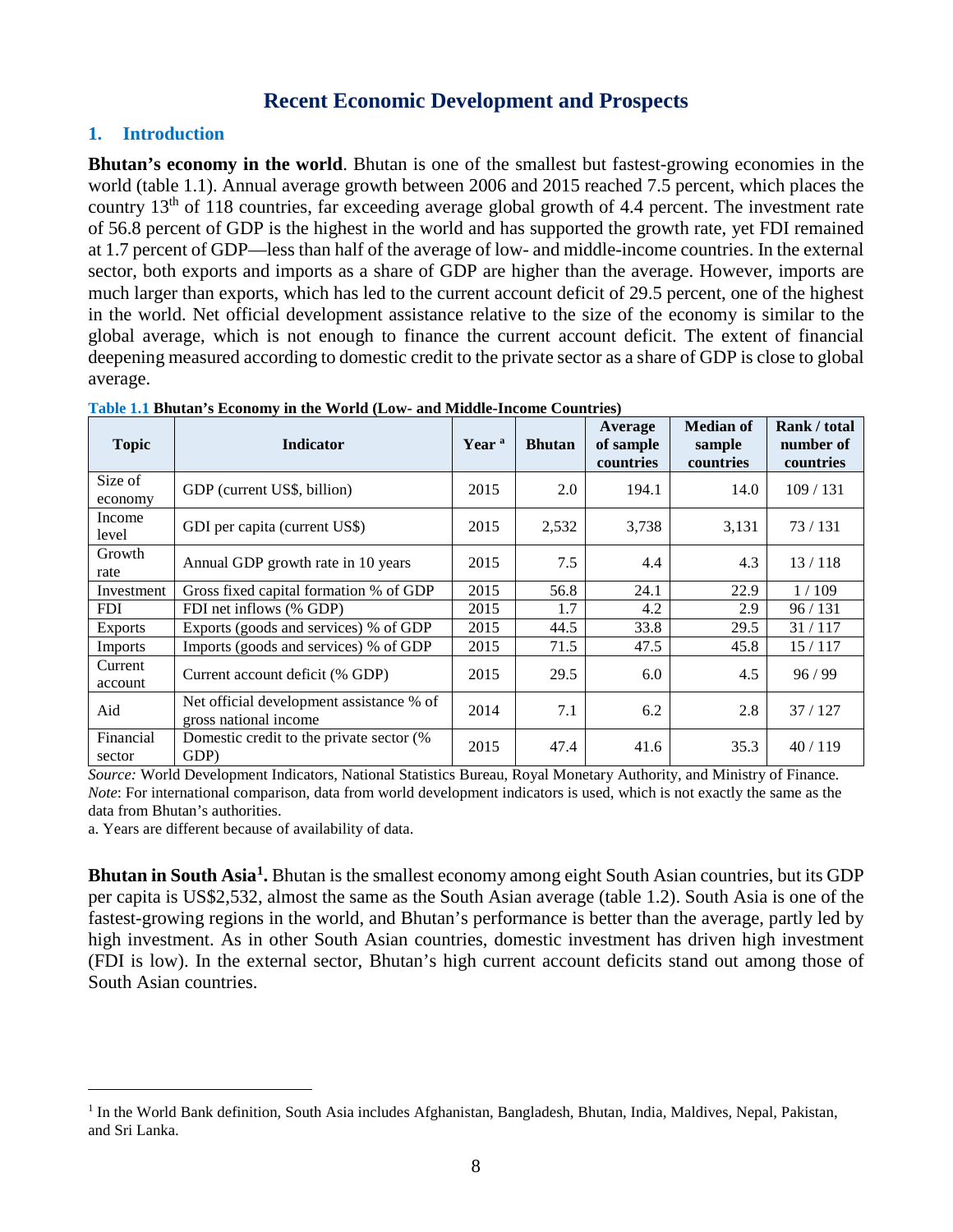#### **Table 1.2 Bhutan's Economy in South Asia**

| <b>Indicator</b>                                                     | Year | Afghanistan | Bangladesh | <b>Bhutan</b> | <b>India</b> | Maldives  | <b>Nepal</b> | Pakistan | Sri<br>Lanka | Average |
|----------------------------------------------------------------------|------|-------------|------------|---------------|--------------|-----------|--------------|----------|--------------|---------|
| GDP (current US\$, billion)                                          | 2015 | 19.2        | 195.1      | 2.0           | 2,073.5      | 3.1       | 20.9         | 270.0    | 82.3         | 333.3   |
| Gross domestic income per<br>capita (current US\$)                   | 2015 | 590         | 1,212      | 2,532         | 1,582        | 7,681     | 732          | 1,429    | 3,926        | 2,460   |
| Annual GDP growth rate in 10<br>years                                | 2015 | 7.8         | 6.2        | 7.5           | 7.4          | 6.8       | 4.3          | 3.8      | 6.3          | 6.2     |
| Gross fixed capital formation %<br>of GDP                            | 2015 | 21.2        | 28.9       | 56.8          | 30.8         | $\ddotsc$ | 23.0         | 13.5     | 26.5         | 28.7    |
| Foreign direct investment net<br>inflows (% GDP)                     | 2015 | 0.3         | 1.7        | 1.7           | 2.1          | 10.3      | 0.1          | 0.4      | 0.8          | 2.2     |
| Exports (goods and services) %<br>of GDP                             | 2015 | 7.3         | 17.3       | 44.5          | 22.9         | 104.9     | 11.7         | 10.9     | 20.5         | 30.0    |
| Imports (goods and services) %<br>of GDP                             | 2015 | 45.9        | 24.7       | 71.5          | 25.9         | 95.8      | 41.6         | 17.1     | 28.0         | 43.8    |
| Current account balance (%<br>GDP)                                   | 2015 | 5.0         | 1.4        | $-29.5$       | $-1.3$       | $-9.4$    | 11.7         | $-0.6$   | $-2.4$       | $-1.6$  |
| Net official development<br>assistance % of gross national<br>income | 2014 | 23.3        | 1.3        | 7.1           | 0.1          | 0.9       | 4.4          | 1.4      | 0.6          | 4.9     |
| Domestic credit to the private<br>sector (% GDP)                     | 2015 | 4.0         | 43.9       | 47.4          | 52.7         | 38.2      | 64.9         | 15.4     | 30.8         | 37.2    |

*Source:* World Development Indicators

**Stylized facts about Bhutan's economy.** By positioning Bhutan's economy in the global and regional contexts, three stylized facts have emerged (figures 1.1 and 1.2).

- **(1) Small but high-growth economy.** Bhutan is one of the smallest economies in the world (US\$2.0 billion,  $1/100$  of the average and  $1/7$  of the median), but its annual average GDP growth (7.5) percent) is 13<sup>th</sup> fastest of 118 countries.
- **(2) High investment.** Investment of 57 percent of GDP has driven high growth in Bhutan, which has been financed by domestic savings and secured official foreign loans, with a modest level of FDI (1.7 percent of GDP).
- **(3) High current account deficit.** Gross domestic saving has not been enough to finance high investment. As a result, Bhutan runs a large current account deficit of 29.5 percent of GDP.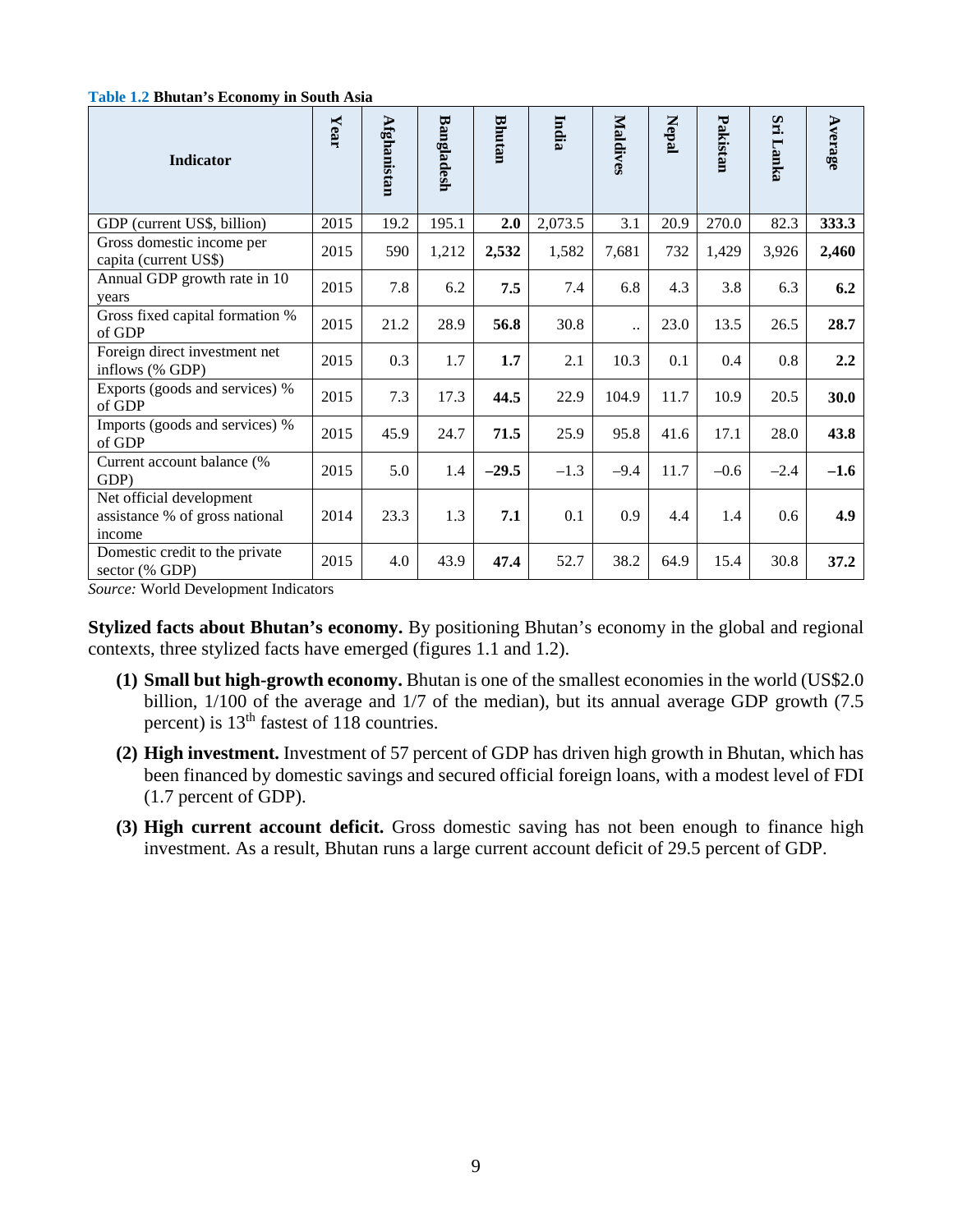

**Figure 1.1 Small but Fast-Growing Bhutan Figure 1.2 High Investment Is Associated with Economy**

**Current Account Deficit**



*Source:* World Development Indicators

#### **2. Real Sector**

**Why focus on GDP growth?[2](#page-10-0)** GDP measures the total value added of all goods and services that residents and nonresidents produce over a specific period in an economy. GDP growth indicates an increase in economic activity over the previous period and thus measures the strength or weakness of an economy. GDP can be measured using the production approach or the expenditure approach. The production approach sums the value added at each stage of production, with value added defined as total sales minus the value of intermediate inputs. The expenditure approach sums the final value of household consumption, government consumption, investment, and exports and imports. In Bhutan, the National Statistics Bureau relies on the production approach to estimate GDP and then calculates items in the expenditure account based on available data.

**Medium- to long-term performance.** In the past 5 years, from 2011 to 2015, the economy grew by 5.5 percent on average. The 5-year average annual growth rate was lower than in the 2000s (8.8 percent) and the long-term average growth of 7.6 percent since 1981 (figure 1.3). In the past few years, GDP growth decelerated from 11.7 percent in 2010 to 2.1 percent in 2013 in the aftermath of the Indian rupee shortage and then recovered to 6.5 percent in 2015.

**Regional context.** South Asia is one of the bestperforming regions in the world. Four of eight countries, including Bhutan, had an annual average growth rate over the past 5 years of greater than 6 percent. Bhutan's growth rate fluctuated

**Figure 1.3 Real Gross Domestic Product Growth Decelerated until 2013**



*Source:* National Statistics Bureau

significantly, the highest being 11.7 percent in 2010 and the lowest 2.1 percent in 2013. This volatility indicates that Bhutan is susceptible to external shocks as well as the progress of hydropower projects because of its small size of its economy.

<span id="page-10-0"></span> <sup>2</sup> http://www.imf.org/external/pubs/ft/fandd/basics/gdp.htm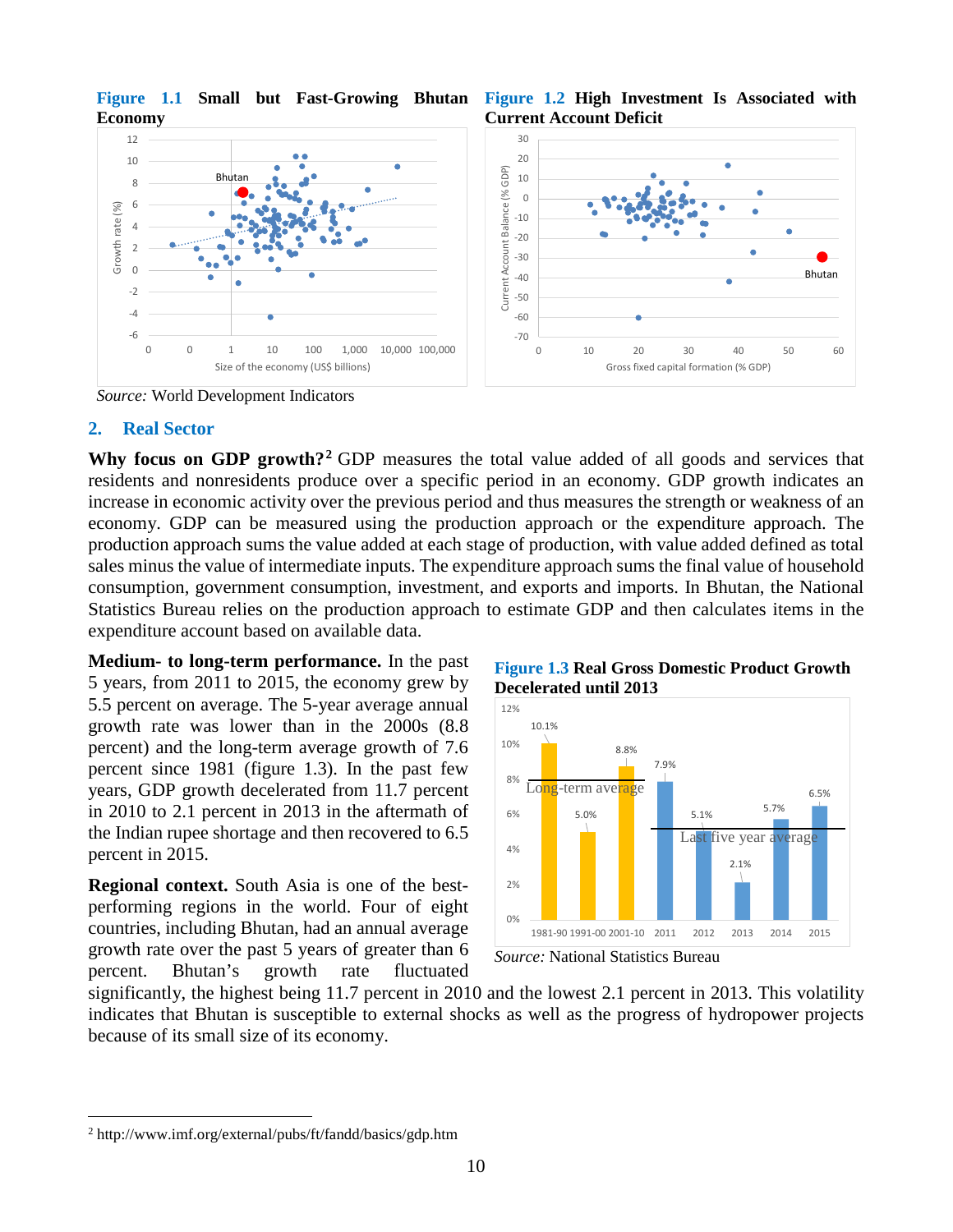| <b>Country</b> | 2011 | 2012 | 2013 | 2014 | 2015 | Average <sup>a</sup> |
|----------------|------|------|------|------|------|----------------------|
| Afghanistan    | 14.4 | 2.0  | 1.J  | 1.5  | 6.1  | J.I                  |
| Bangladesh     | 6.5  | 6.0  | 6.1  | 6.6  | 6.5  | 6.3                  |
| <b>Bhutan</b>  | 7.9  | 5.1  | 2.1  | 5.7  | 6.5  | 6.5                  |
| India          | 5.6  | 6.6  | 7.2  | 7.6  | 6.6  | 6.7                  |
| Maldives       | 2.5  | 4.7  | 6.5  | 1.5  | 8.7  | 4.8                  |
| Nepal          | 4.8  | 4.1  | 5.4  | 3.4  | 3.4  | 4.2                  |
| Pakistan       | 3.5  | 4.4  | 4.7  | 5.5  | 2.7  | 4.2                  |
| Sri Lanka      | 9.1  | 3.4  | 4.9  | 4.8  | 8.4  | 6.1                  |

**Table 1.3 Real Gross Domestic Product Growth of South Asian Countries**

*Source:* World Development Indicators and National Statistics Bureau

a. Average of 5 years

**Production account.** The development of the production account over the long term demonstrates three structural changes (figure 1.4). First, the share of agriculture fell significantly, from 31 percent in the 1990s to 13 percent in the early 2010s. Second, the share of services increased from 32 percent in the 1990s to 38 percent in the early 2010s. Third, the share of non-manufacturing industry increased from 26 percent in the 1990s to 34 percent in the early 2010s. The electricity subsector mainly drove the increase, with a smaller contribution from the construction subsector. In the services sector, the transportation, storage, communication, and finance and insurance subsectors were the main contributors to the increase. Despite the significant change in the economic structure over the long term, the structure has remained almost unchanged in the past 5 years (figure 1.5).

**Figure 1.4 Declining Agricultural Share Over Long Figure 1.5 Economic Structure Has Remained Term** (Share in Constant %)



**Almost Unchanged in the Past Several Years** (Share in Constant %)



*Source:* National Statistics Bureau

Agriculture was one of the major drivers of growth in the 1980s, but its contribution has fallen to approximately 0.5 percentage points of the overall growth since the 1990s. On the other hand, industry and services have become the main growth drivers. At the same time, fluctuations in their performance have affected overall growth performance (figure 1.6). In the past 5 years, non-manufacturing industry led the slowdown of growth in 2011, and services led the slowdown in 2012 and 2013. In 2011, the contribution of the electricity subsector turned negative at –1.1 percent, from 1.2 percent in 2010. In 2012, the biggest turnaround came from the financial subsector. Its contribution turned negative at –0.7 percent, from 1.8 percent in the previous year. The Indian rupee shortage and resulting cash-flow crunch in the financial sector also adversely affected the performance of the financial subsector. In 2014 and 2015, when the effect of the rupee crunch subsided, services (trade and transportation) led the recovery.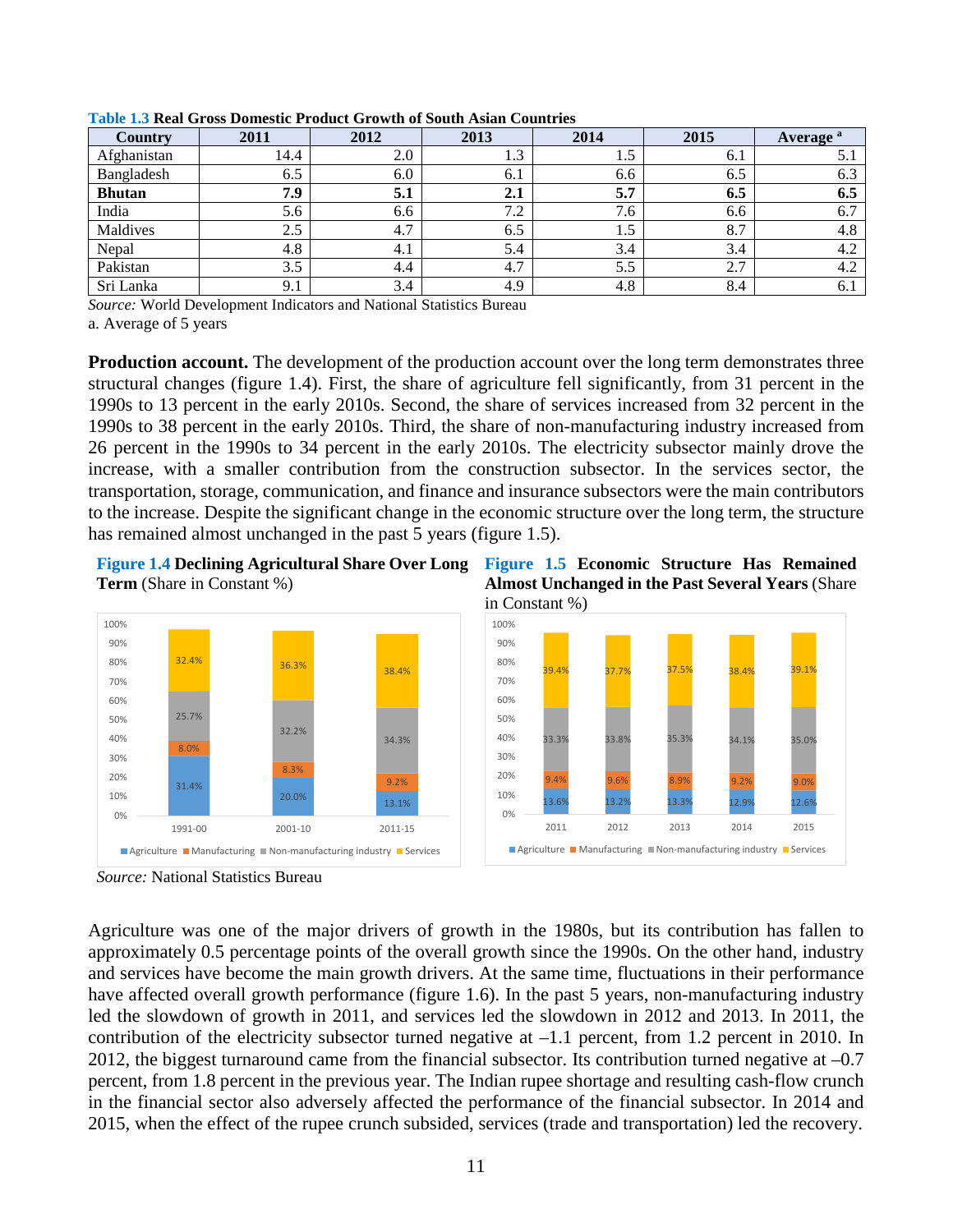

**Figure 1.6 Low Contribution of Agriculture Over Figure 1.7 Services Drove Growth Slowdown in Long Term** (%)

*Source:* National Statistics Bureau

Although the analysis of the contribution of sectors and subsectors to GDP growth is useful, the size of each sector affects the contribution. In other words, the analysis does not show growth over the previous year. The mining, wholesale and retail trade, hotels and restaurants, and financial and insurance subsectors have maintained high growth rate over the long term (figure 1.8).

**Expenditure account.** The analysis of the expenditure account demonstrates three changes in the economic structure between the 1990s and 2000s (figure 1.9). First, the share of gross fixed capital formation (investment) in GDP kept











increasing, from 40 percent in the 1990s to 53 percent in the 2010s, driven by hydropower investment. Second, the increase in investment led to the increase in imports. Imports increased from 29 percent of GDP in the 1990s to 61 percent in the 2010s. Third, the increase in exports from 27 percent to 37 percent did not keep up with the increase in imports. In other words, the trade deficit increased.

These structural changes did not hold in the 2010s (figure 1.10). The share of investment in the economy fell from 64 percent in 2011 to 40 percent in 2013 before recovering to 51 percent in 2015. Similarly, the share of imports fell from 70 percent in 2011 to 57 percent in 2015, and the share of exports fell from 41 percent in 2011 to 31 percent in 2015.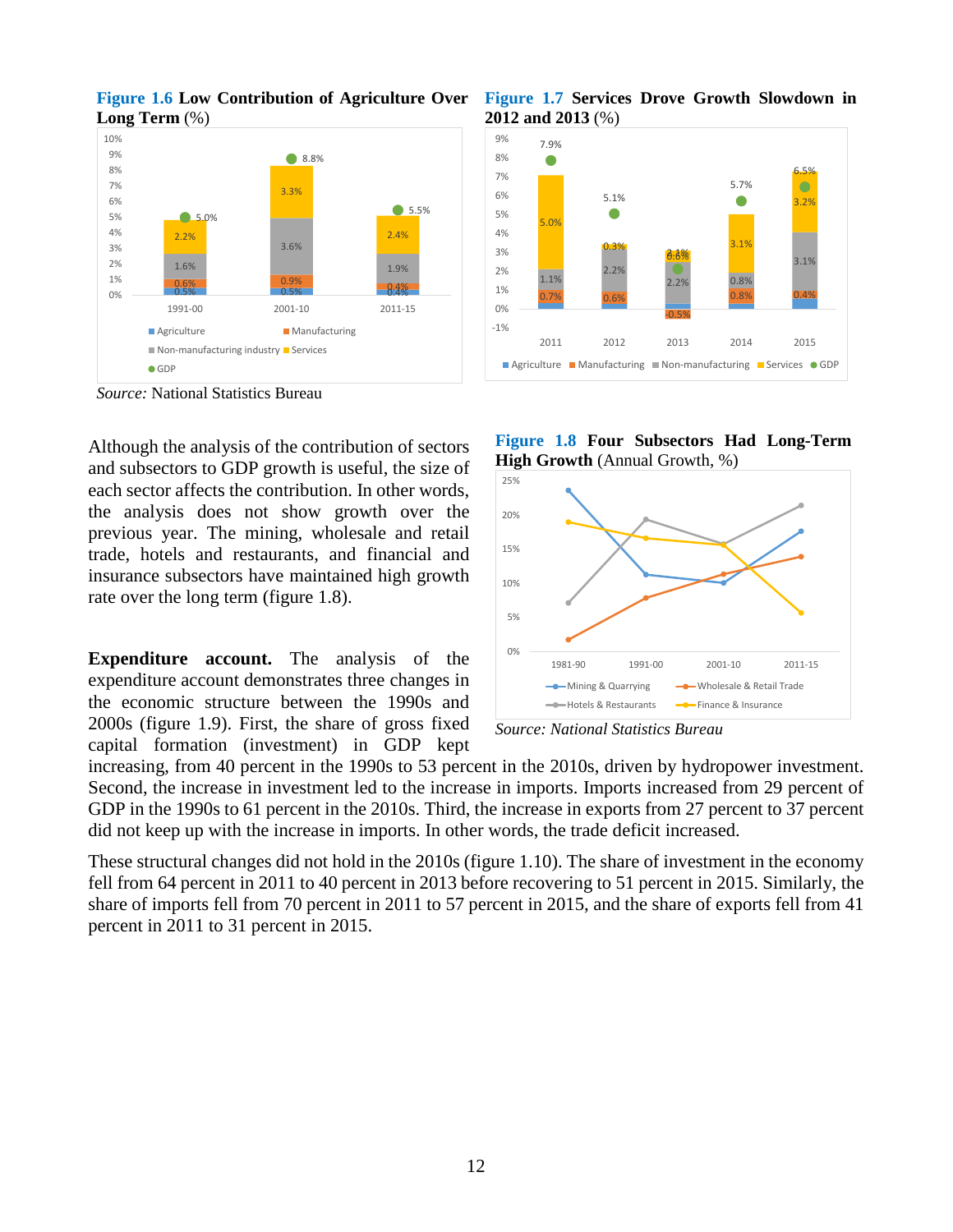

**Figure 1.9 Increase in Imports Accompanied**

*Source:* National Statistics Bureau

Unlike in the production account, it is challenging to measure contributions of different categories to the expenditure account, mainly because other items (including statistical discrepancy and the gap from the production account) are significant. Nevertheless, the contribution of the private sector has been increasing over the long term (figure 1.11). In the past 5 years, gross fixed capital formation was the main source of fluctuations.

**Figure 1.11 Contribution of Private Consumption Increased** (% Contribution to Gross Domestic Product Growth)



**Figure 1.12 Gross Fixed Capital Formation Led to Growth Fluctuations** (% Contribution to Gross Domestic Product Growth)



*Source:* National Statistics Bureau

#### **3. External Sector**

**Importance of the BoP:** The BoP summarizes an economy's transactions with the rest of the world for a specific period. The BoP is more comprehensive than international trade statistics because international trade statistics usually cover goods only. The BoP consists of the current, capital, and financial accounts. The current account broadly measures an economy's saving and spending behaviors—a current account deficit means that an economy spends more than it saves. For this reason, the current account balance as a share of GDP is one of the most important indicators of macroeconomic stability. The sum of the current, capital, and financial accounts is the overall balance, which shows the change in international reserves.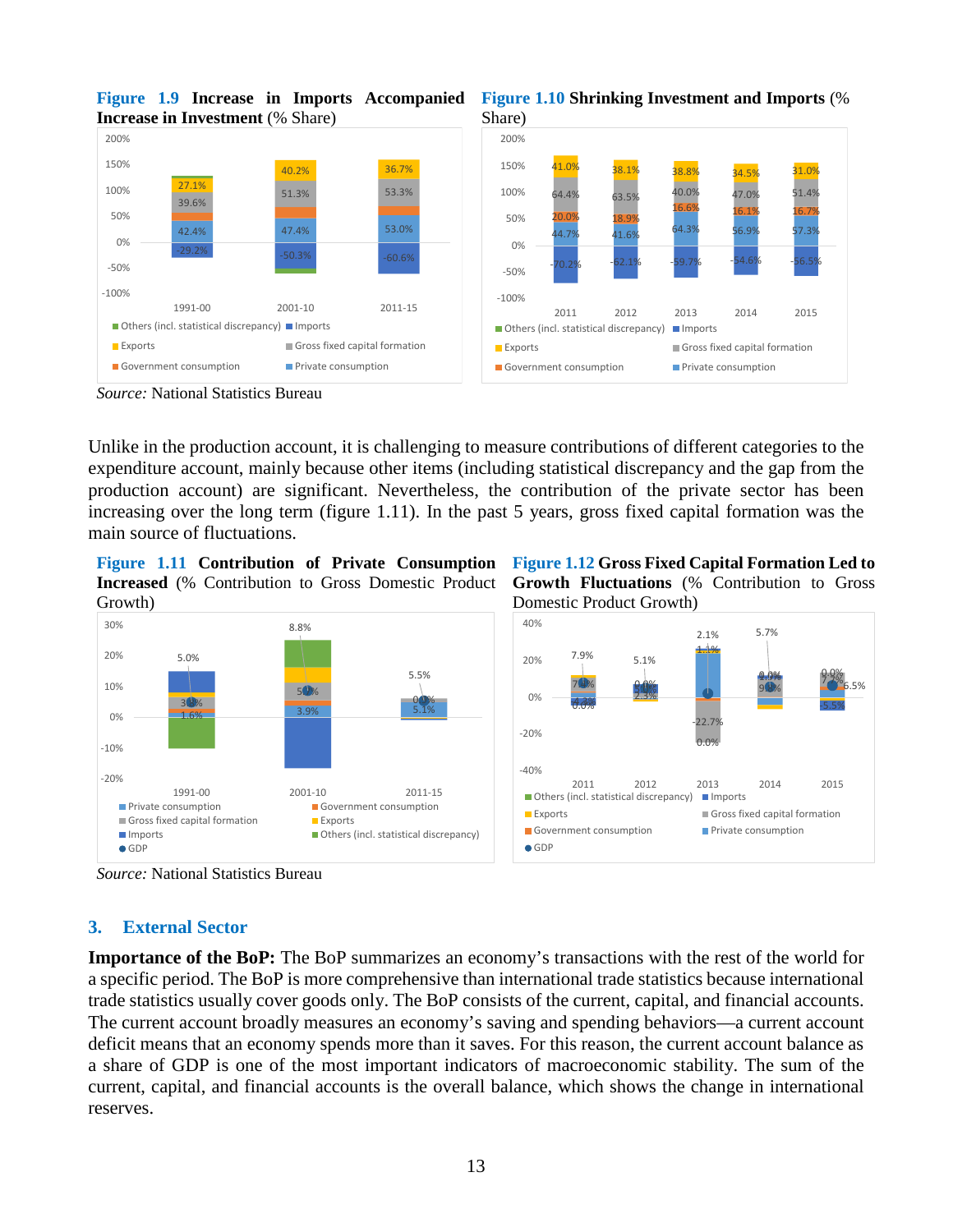**Regional context.** The average current account deficits of South Asian countries other than Afghanistan for the past 5 years were less than 10 percent (table 1.4). Bhutan's current account deficits have been much higher than those of other South Asian countries, indicating that this is a key economic challenge. Therefore, it is essential to comprehend features of the BoP in Bhutan.

|               | 2011    | 2012    | 2013    | ັ<br>2014 | 2015    | Average <sup>a</sup> |
|---------------|---------|---------|---------|-----------|---------|----------------------|
| Afghanistan   | 6.4     | 6.2     | 7.4     | 8.0       | 5.0     | 6.6                  |
| Bangladesh    | $-0.1$  | 1.9     | 1.4     | 0.4       | 1.4     | 1.0                  |
| <b>Bhutan</b> | $-25.7$ | $-31.0$ | $-23.1$ | $-24.6$   | $-31.5$ | $-27.2$              |
| India         | $-3.8$  | $-5.6$  | $-6.0$  | $-2.8$    | $-2.3$  | $-4.1$               |
| Maldives      | $-15.7$ | $-7.3$  | $-4.6$  | $-3.8$    | $-9.4$  | $-8.2$               |
| Nepal         | 1.5     | 3.1     | 6.0     | 2.5       | 11.7    | 5.0                  |
| Pakistan      | $-1.0$  | $-1.0$  | $-1.9$  | $-1.5$    | $-0.6$  | $-1.2$               |
| Sri Lanka     | $-7.1$  | $-5.9$  | $-3.4$  | $-2.5$    | $-2.4$  | $-4.3$               |

**Table 1.4 Current Account Balance of South Asian Countries** (Percentage of Gross Domestic Product)

*Source:* World Development Indicators, Royal Monetary Authority

a. Average of past 5 years

**BoP**. The development of the BoP over the medium term shows that Bhutan's current account deficit started to increase in fiscal year (FY) 2009/10. Between FY05/06 and FY08/09, the annual average current account deficit was 3 percent of GDP. Between FY09/10 and FY14/15, it increased to 26 percent (table 1.5). The decline in goods exports accounted for more than half of the increase in the current

account deficit, followed by the increase in imports and income (debit).

The current account deficit increased further in 2015, reaching 31 percent of GDP, 6 percentage points more than the previous year (25 percent). More than 90 percent of the increase in the current account deficits was due to the combination of the increase in imports and the decline in exports (table 1.6).

Despite the large and increasing current account deficit, the overall balance (calculated as the sum of the current, capital, and financial accounts) has been mostly positive over the long term (figure 1.13), as inflows in the capital and financial accounts have fully financed imports related to the hydropower sector. Therefore, the level of international reserves has been increasing. In FY14/15, the overall balance of payments reached  $-0.4$ percent of GDP.

**International reserves**. Article 14-7 of the Constitution requires that "A minimum foreign currency reserve that is adequate to meet the cost of not less than one year's essential import must be

**Table 1.5 Increase in Current Account Deficit Mainly Due to Goods Trade** (Percentage of Gross Domestic Product, Annual Average)

|                        | <b>FY05-</b><br>08 | <b>FY09-</b><br>14 | Gap   | <b>Share</b> |
|------------------------|--------------------|--------------------|-------|--------------|
| <b>Current Account</b> | $-3$               | $-26$              | $-23$ | 100          |
| <b>Credit</b>          | 64                 | 49                 | $-15$ | 65           |
| Goods exports          | 45                 | 33                 | $-13$ | 55           |
| Services exports       | 5                  | 6                  |       | $-3$         |
| Income                 | 13                 | 10                 | $-3$  | 12           |
| <b>Debit</b>           | -66                | $-74$              | $-8$  | 35           |
| Goods imports          | 49                 | $-54$              | $-5$  | 22           |
| Services imports       | $-8$               | $-10$              | $-2$  |              |
| Income                 | $-9$               | $-10$              | $-2$  |              |

*Source:* Author's calculation based on Royal Monetary Authority

**Table 1.6 Increase in Current Account Deficit in 2015 Mainly Due to Goods Imports** (Percentage of Gross Domestic Product)

|                        | 2014  | 2015  | Gap  | <b>Share</b> |
|------------------------|-------|-------|------|--------------|
| <b>Current Account</b> | $-25$ | $-31$ | -7   | <b>100</b>   |
| <b>Credit</b>          | 44    | 40    |      | 57           |
| Goods exports          | 30    | 26    | $-3$ | 47           |
| Services exports       | 6     |       |      | $-5$         |
| Income                 | 8     |       | $-1$ | 15           |
| <b>Debit</b><br>2.     | 68    | 71    | 3    | 43           |
| Goods imports          | 48    | 51    | 3    | 50           |
| Services imports       | 10    | 9     |      | -13          |
| Income                 |       |       |      |              |

*Source:* Author's calculation based on Royal Monetary Authority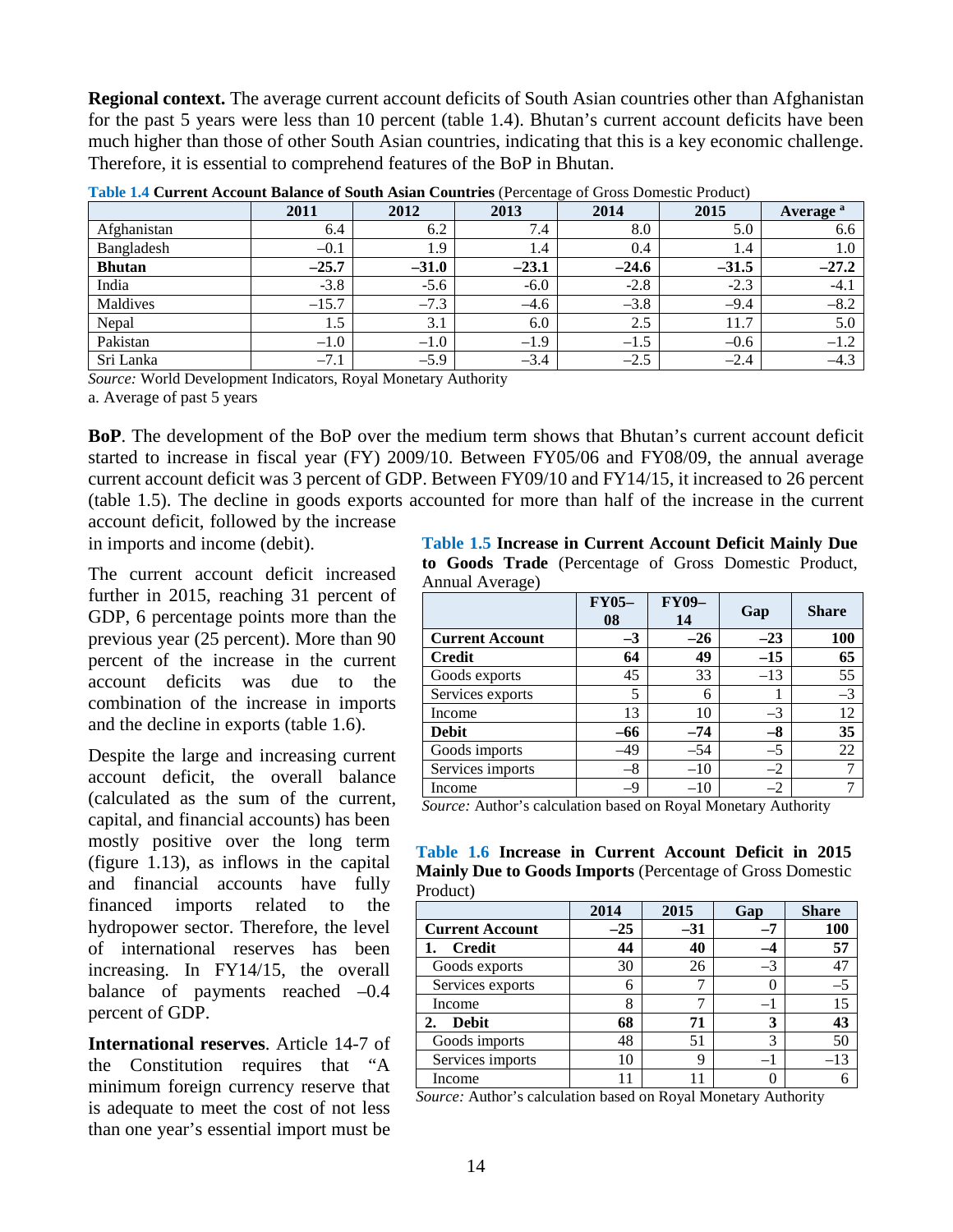maintained." Although information on the BoP is available on a quarterly basis, the Royal Monetary Authority (RMA)—the central bank—publishes international reserves on a monthly basis. The development of international reserves in the past several years shows that they have been increasing since 2012, when the country experienced an Indian rupee shortage (figure 1.14). As of September 2016, international reserves were US\$1.2 billion, equivalent to 12 months of imports of goods and services and more than 25 months of essential imports. A critical reserve management challenge for Bhutan was convertibility between the Indian rupee and the U.S. dollar, because India accounted for 84 percent of total goods imports in 2014, which caused the shortage of the Indian rupee, whereas there were enough hard currencies. To address the challenge, the RMA ensured convertibility between the Indian rupee and the convertible currencies such as the U.S. dollar in mid-2015.

Gross Domestic Product)





*Source:* Royal Monetary Authority

#### **4. Monetary Sector**

The RMA Act of Bhutan 2010 describes the basic functions of the RMA as "to formulate and implement necessary monetary policy with a view to achieving and maintaining price stability and developing, regulating, and supervising the banking and financial system, including the payments system, to support the macro-economic objectives of the Royal government, bring in international best practices and protect it against systemic risks, thereby enhancing its credibility at the national and international levels."

**Regional context.** There is not much difference in inflation rates between South Asian countries (table 1.6). Because of the exchange rate peg between Bhutan and India and India's large share of Bhutan's international trade, long-term inflation rates between the two countries are highly correlated (figure 1.15).

| <b>Table 1.7 Imiauon Rates of South Asian Countries</b> (Consumer Fried muck) |      |      |      |      |        |                      |
|-------------------------------------------------------------------------------|------|------|------|------|--------|----------------------|
|                                                                               | 2011 | 2012 | 2013 | 2014 | 2015   | Average <sup>a</sup> |
| Afghanistan                                                                   | 10.2 | 7.2  | 7.7  | 4.6  | $-1.5$ | 5.6                  |
| Bangladesh                                                                    | 10.7 | 6.2  | 7.5  | 7.0  | 6.2    | 7.5                  |
| <b>Bhutan</b>                                                                 | 8.8  | 10.9 | 7.0  | 8.2  | 4.5    | 7.9                  |
| India                                                                         | 8.9  | 9.3  | 10.9 | 6.4  | 5.9    | 8.3                  |
| Maldives                                                                      | 12.8 | 12.1 | 2.3  | 2.1  | 0.1    | 6.1                  |
| Nepal                                                                         | 9.3  | 9.5  | 9.0  | 8.4  | 7.9    | 8.8                  |
| Pakistan                                                                      | 11.9 | 9.7  | 7.7  | 7.2  | 2.5    | 7.8                  |
| Sri Lanka                                                                     | 6.7  | 7.5  | 6.9  | 3.3  | 0.9    | 5.1                  |

**Table 1.7 Inflation Rates of South Asian Countries** (Consumer Price Index)

*Source:* World Development Indicators

a. Average of past 5 years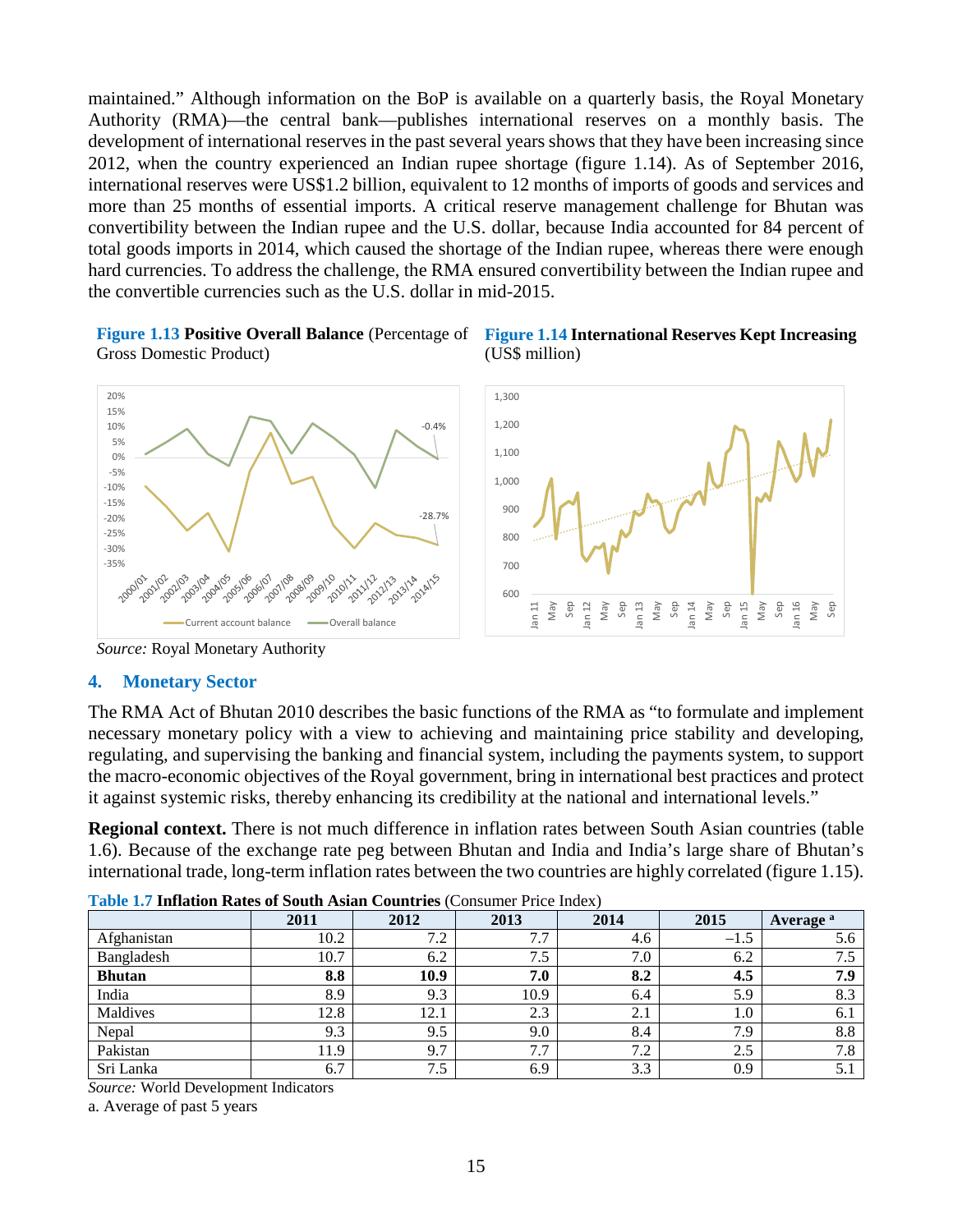**Consumer price index**. The inflation rate measured by consumer price index (CPI) decelerated in 2015 and 2016. The CPI (period average) slowed from 8.3 percent in 2014 to 4.5 percent in 2015. In the first 10 months of 2016, CPI inflation rates further eased to 3.0 percent. The disaggregation between food and nonfood shows that the inflation rates of both categories decelerated (figure 1.16). Comparison of domestically produced and imported goods shows that imported goods have driven the decrease (figure 1.17). Among the major categories, housing and utility prices and transport prices started to fall in mid-2015. Transport prices reflect fuel prices. The decline in global commodity prices may have had a positive effect. [3](#page-16-0)

**Figure 1.16 Inflation Rates Have Fallen in Food and Nonfood** (Percentage of Consumer Price Index Inflation Rate, Year-on-Year)



*Source:* National Statistics Bureau

**Figure 1.15 Bhutan's and India's Inflation Rates Are Highly Correlated** (Percentage of Consumer Price Index Inflation Rate)



*Source:* National Statistics Bureau

**Figure 1.17 Imported Goods Have Brought Price Stability** (Percentage of Consumer Price Index Inflation Rate, Year-on-Year)



**Exchange rate.** The Bhutanese ngultrum is 100 percent convertible to the Indian rupee. "The stability of the exchange rate peg of the ngultrum to the Indian rupee remains one of the cornerstones of RMA's monetary and reserve management policy."<sup>[4](#page-16-1)</sup> After having depreciated by 4.2 percent against the U.S. dollar in 2014, the ngultrum depreciated by 5.1 percent in 2015 (figure 1.18). In 2016, the ngultrum has been stable, depreciating by 0.2 percent in the first 9 months of 2016.

Most people are familiar with nominal exchange rates—the number of units of domestic currency that can purchase a unit of foreign currency—but nominal exchange rates do not accurately indicate the purchasing power of the domestic currency, which depends on the relative importance of foreign currencies and domestic and foreign inflation rates. The real effective exchange rate (REER) adjusts the nominal exchange rate with the shares of international trade and the inflation rates.

<span id="page-16-0"></span> <sup>3</sup> http://www.worldbank.org/en/research/commodity–markets

<span id="page-16-1"></span><sup>4</sup> Monetary Policy Statement (p. iii)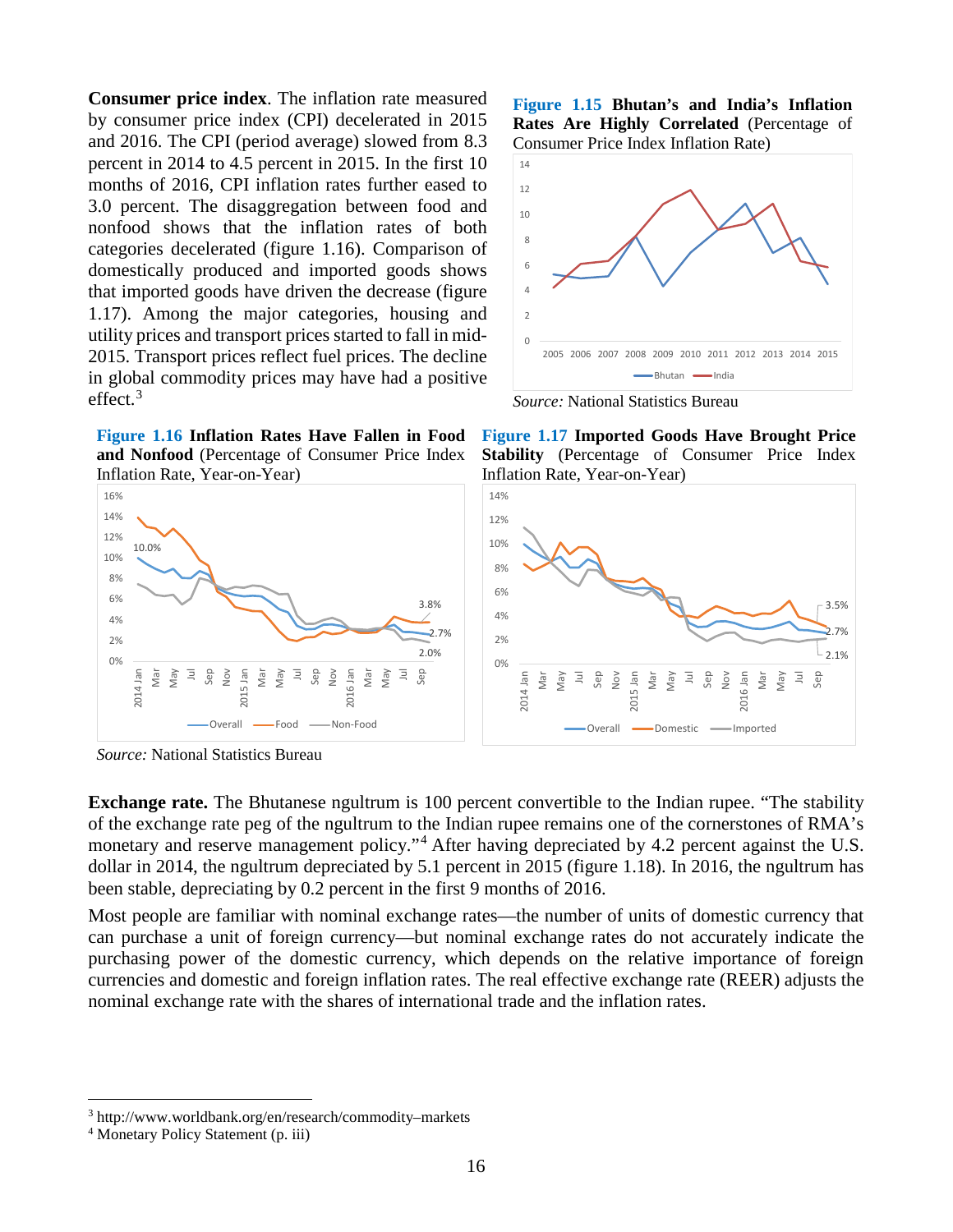The REER of the Bhutanese ngultrum has been stable in the past few years (figure 1.19), which is consistent with Bhutan's exchange policy of pegging to the Indian rupee, India's large share in Bhutan's international trade, and convergence of inflation rates.



*Source:* Royal Monetary Authority. Bruegel website Higher values indicate depreciation.



**Credit to the economy.** Strong credit growth has been supporting economic activity in the past few years. Year-on-year credit growth increased from less than 10 percent in 2014 to close to 20 percent in 2016 (figure 1.20). Of the major sectors, trade and commerce (42 percent increase in September 2016) and transport (68 percent) have been experiencing especially high growth (figure 1.21). The increase in transport reflects pent-up demand for vehicles associated with the ban on bank lending to the sector that was lifted in September 2014. In addition, the volume of credit card loans increased more than 20 percent. The strong growth of these sectors indicates that domestic demand has been strong.





**Demonetization in India**. The Government of India implemented demonetization of 500 and 1,000 banknotes in early November 2016. Few indicators covering November have been published. Thus, the effect of the demonetization has yet to be seen. Nevertheless, given the close economic relationship between the two countries, Bhutan's economy is likely to be affected through different channels. If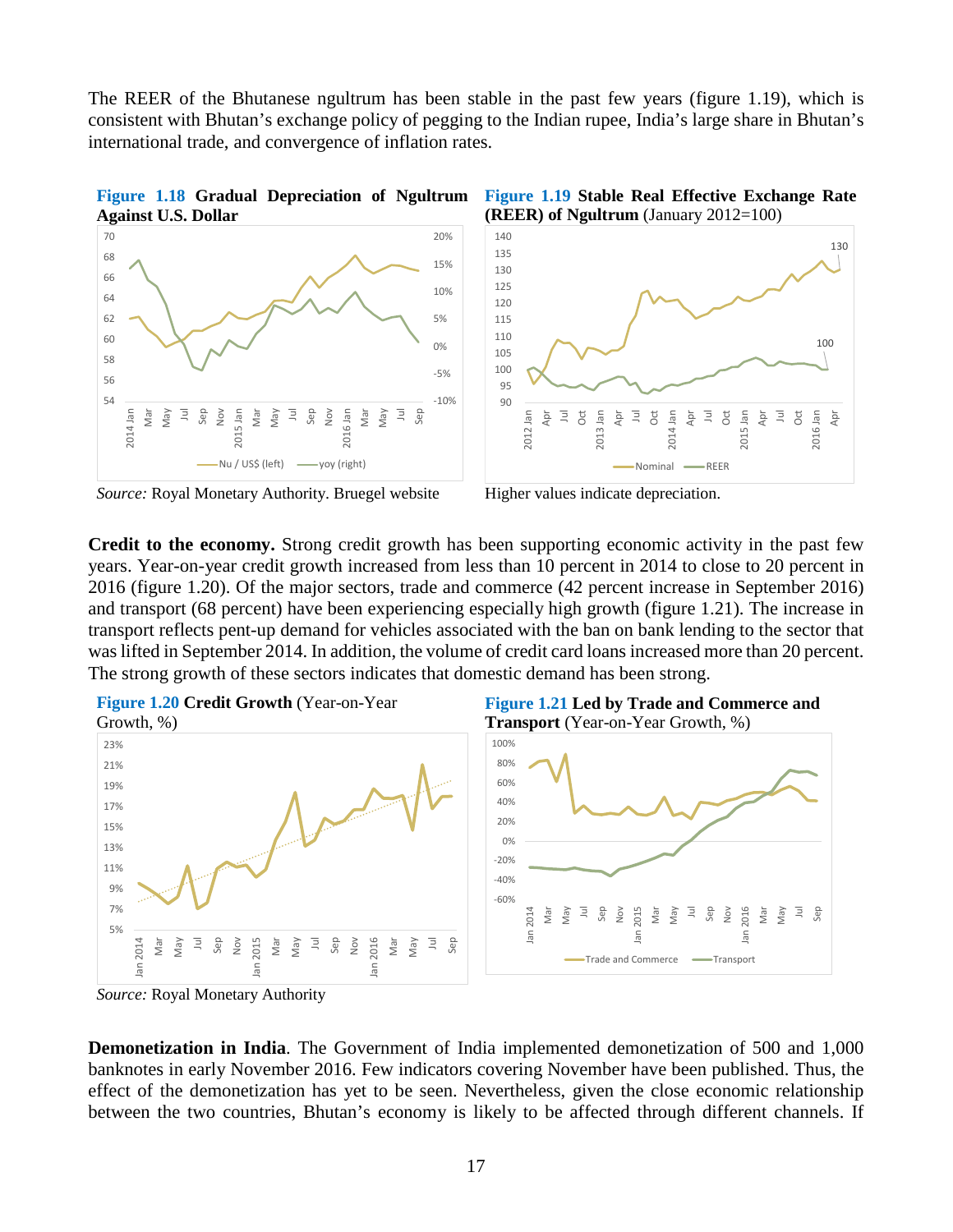India's growth decelerates, Bhutan's growth would be negatively affected. A shortage of the Indian rupee would also negatively affect trade between the two countries. On the other hand, anecdotal evidence shows that the Bhutanese ngultrum has appreciated against the Indian rupee, which would have positive effect on inflation.

#### **5. Fiscal Sector**

**Importance of fiscal policy in Bhutan.** Given the importance of the public sector in the economy, measured according to the size of government expenditures relative to GDP, fiscal developments have a significant effect on Bhutan's economy. Key indicators to measure the development of the fiscal sector are domestic revenue mobilization (e.g., tax to GDP ratio), the overall deficit, and progress on expenditures.

The 11th FYP (July 2013-June 2018) sets fiscal targets, such as increasing the coverage of public expenditures by domestic revenues to 85 percent by the end of June 2018 and limiting the fiscal deficit to an average of 3 percent or less. In addition, the Constitution specifies that recurrent spending should be funded from domestic revenues. The



*Source:* Author's calculation based on Ministry of Finance data

Public Finance Act, section 7, also stipulates that recurrent expenditures should be kept within revenues.

**Fiscal policy has become more expansionary in recent years.** The degree of tight or loose fiscal policy—called fiscal stance—is broadly measured according to the gap between domestic revenues and expenditures as a share of GDP.<sup>[5](#page-18-0)</sup> In FY15/16 and FY16/17, fiscal policy has been more expansionary than in previous years (figure 1.22), mainly because of the increase in expenditures. Although domestic revenues (total revenues minus grants) have been increasing in nominal terms, revenues as a share of GDP have been decreasing.

**FY16/17 budget**. On July 7, 2016, Parliament approved the budget for FY16/17, which shows that the fiscal balance as a share of GDP is expected to deteriorate from 1.5 percent in FY14/15 to –5.3 percent in FY16/17 (table 1.8). The main sources of the gap are the projected decline in domestic revenues as a share of GDP and the projected increase in capital expenditures<sup>[6](#page-18-1)</sup>. Regarding domestic revenues, although tax revenue is projected to increase by 6.6 percent in nominal terms, the increase falls short of the increase in GDP. Although capital expenditures were lower than the revised FY15/16 budget, they were high as a share of GDP in FY15/16. Roads accounted for 18 percent of total capital expenditures.

<span id="page-18-0"></span><sup>&</sup>lt;sup>5</sup> "The domestic fiscal balance includes only those components of the conventional deficit that arise from transactions with the domestic economy and omits those transactions directly affecting the balance of payments. The measure is used to identify the direct expansionary impact of government on the domestic economy. This has proved a particularly useful indicator for some oil producing economies, where government revenues from exports do not reduce domestic absorption" (IMF, 1995, p.10).

<span id="page-18-1"></span><sup>6</sup> Hydropower projects are not part of the state budget.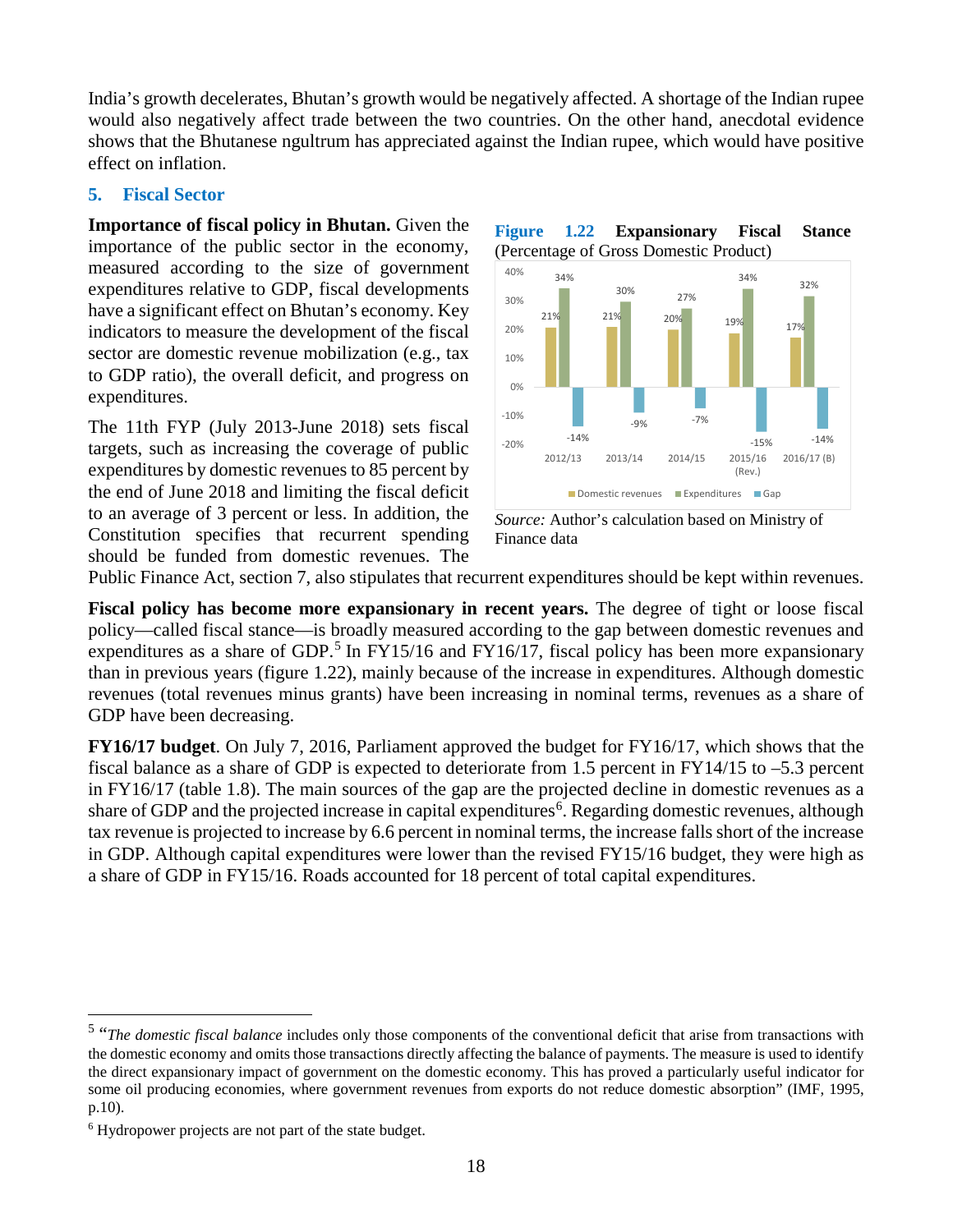| ັ<br>ັ                   | 2014/15<br>(Actual) | 2015/16<br>(Revised<br><b>Budget</b> ) | 2016/17<br>(Budgeted) | 2017/18<br>(Projected) | 2018/19<br>(Projected) |
|--------------------------|---------------------|----------------------------------------|-----------------------|------------------------|------------------------|
| A. Revenues and grants   | 28.9                | 31.2                                   | 26.4                  | 23.9                   | 22.7                   |
| I. Domestic revenue      | 20.1                | 18.8                                   | 17.3                  | 15.4                   | 17.9                   |
| II. Other receipts (net) | 0.9                 | 0.3                                    | 0.0                   | 0.0                    | 0.0                    |
| III. Grants              | 8.0                 | 12.1                                   | 9.1                   | 8.5                    | 4.7                    |
| <b>B.</b> Expenditures   | 27.4                | 34.3                                   | 31.7                  | 24.7                   | 20.6                   |
| I. Total expenditure     | 29.1                | 35.5                                   | 32.9                  | 25.8                   | 23.8                   |
| <i>i</i> . Current       | 16.8                | 17.1                                   | 16.1                  | 14.6                   | 15.5                   |
| ii. Capital              | 12.3                | 18.4                                   | 16.8                  | 11.2                   | 8.2                    |
| II. Net lending          | $-2.0$              | $-1.3$                                 | $-1.2$                | $-1.1$                 | $-3.2$                 |
| C. Fiscal balance        | 1.5                 | $-3.0$                                 | $-5.3$                | $-0.8$                 | 2.1                    |

**Table 1.8 Budget Summary** (Percentage of Gross Domestic Product)

*Source:* Ministry of Finance

#### **6. Employment Situation**

According to the 2015 labor survey, the estimated unemployment rate was 2.5 percent, a decline from the recent peak of 2.9 percent in 2013. In addition, the number of unemployed fell to 8,700 in 2015 from 9,200 the previous year. Despite overall improvement, the youth unemployment rate increased from 9.4 percent in 2014 to 10.7 percent in 2015 and is considered one of the most important development challenges in Bhutan.

#### **7. Macroeconomic Policy Direction**

**Economic Development Policy.** The government has been finalizing the revised EDP, which is currently awaiting cabinet approval. The revised EDP provides a strategic direction for private sector–led growth. In this context, the EDP is expected to include measures that provide for an enabling environment for investment.

#### **Fiscal Policy**

- **Establishment of the Department of Macroeconomic Affairs.** The government has operationalized the Department of Macroeconomic Affairs in the Ministry of Finance (MoF). The department is responsible for the coordination of macroeconomic policies of different ministries and agencies of the government. Thus, it is expected that coordination of fiscal and monetary policies is expected to be strengthened.
- **Debt Policy.** Donor resources fund Bhutan's large fiscal gap, which calls for fiscal consolidation and prudent debt management. To this end, the Cabinet approved a debt policy in August 2016 that aims to ensure that financing decisions are prudent and that public debt is maintained at a sustainable level. Inter alia, the policy provides for external debt thresholds and clarification of institutional arrangements, giving the MoF the mandate to serve as the nodal agency for implementing the policy and establishing a high-level Public Debt Advisory Committee. It strengthens the Debt Management Division by upgrading it to the Department of Public Debt Management, which will consolidate all functions related to public debt management. The policy proposes the formulation of a medium-term debt management strategy and regular debt sustainability analyses.
- **Revised rules and regulations on fiscal incentive.** In 2016, tax incentives (exemptions and holidays) were reexamined, with a focus on their efficiency in achieving stated objectives. Many tax measures, such as tax incentives, are found to be ad hoc and inconsistent, which has caused confusion and inefficiency. Hence, there is substantial scope for tax rationalization measures to improve the efficiency of tax measures and collections. The conduct of this exercise was closely aligned with the formulation of the revised EDP, which includes several tax measures for private-sector development.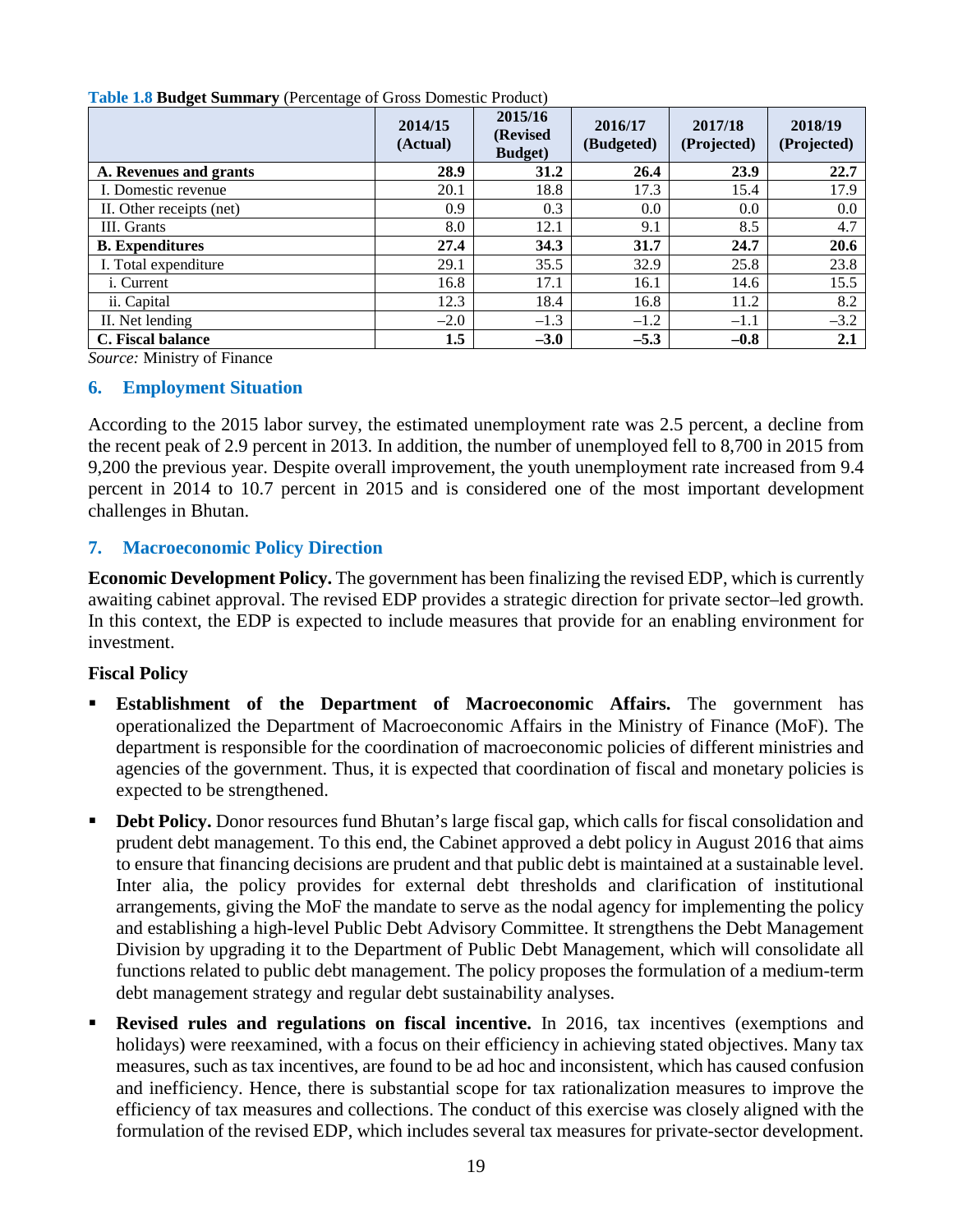After ministerial approval, the Cabinet will approve the Revised Rules and Regulations on Fiscal Incentives 2016. Recent efforts such as the launch of the online tax filing system of the Revenue Administration Management Information System and the computerization of the sales tax administration are also expected to help ease the cost of compliance for taxpayers.

 **Public Private Partnership (PPP) Policy.** The government has developed a clear policy framework to enable PPPs in infrastructure projects. Infrastructure contributes significantly to a country's social development. PPP policy and associated rules and regulations (concrete legal framework) are essential for promoting more private-sector participation in critical infrastructure projects by way of outlining the responsibilities and duties of the contracting government agency or office. To provide the framework for future PPP operations for sustainable infrastructure development, a PPP policy ensures adequate security for private-sector investment. It provides for the maintenance of adequate checks and balances through transparency, competition, and regulation. The Cabinet approved the PPP policy on March 1, 2016. The MoF approved the PPP rules and regulations at the end of September 2016. The PPP policy states that PPP projects will be subject to existing laws and regulations, including those related to the environment, and outlines qualitative project selection criteria based on Gross National Happiness goals, such as employment, the environment, and social equity.

#### **Monetary Policy**

- **Monetary policy instrument.** To achieve its objectives, the RMA uses the cash reserve ratio, the statutory liquidity ratio, and prudential measures and guidelines, including the base rate, as key monetary policy instruments. In replacing the base rate, the RMA has introduced the minimum lending rate, effective August 1, 2016.
- **Financial Sector Development Action Plan (FSDAP):** The RMA Board of Directors approved the FSDAP in June 2016, and the Cabinet approved it September 26, 2016. It includes many actions that are beyond the jurisdiction of the RMA but affect the financial sector. Approval by the Cabinet ensures better coordination between the RMA and other relevant regulatory bodies and authorities in the implementation of the FSDAP. The FSDAP identifies several high priorities, including strengthening the regulatory framework of nonbank financial institutions (such as pensions and provident funds) to enhance supervision; strengthening the regulatory and supervisory structure of the insurance sector to protect policy holders, raise confidence, and improve access to insurance; developing suitable regulation to encourage small- and medium-enterprise finance through banks that would help increase access to financial services; and designing a national payments system strategy and policy to bring about greater use of electronic payments, including to underbanked segments of the population.
- **Minimum Lending Rate.** In July, the RMA issued a circular to the financial institutions to replace the existing base rate system with the minimum lending rate from August 1, 2016.<sup>[7](#page-20-0)</sup> Under the current base rate system, which was introduced in 2012, the cost of funds of each bank determines the minimum rate below which it is not viable for the bank to lend, but because of rigidities in the current system, a new lending rate is being introduced that is expected to encourage competition and professionalism in the financial sector. Under the new system, the minimum lending rate of an institution would be derived taking into account the marginal cost of funds, the negative carrying charges on the cash reserve ratio, and the operating costs of the institution. Once the banks determine their individual minimum lending rate, the average of all banks would be the *national minimum lending rate*, below which it would not be viable for the banks to lend, although the final lending rate that a bank would charge its clients would still need to take into consideration its credit risk premium,

<span id="page-20-0"></span> <sup>7</sup> http://www.rma.org.bt/news/mlr.pdf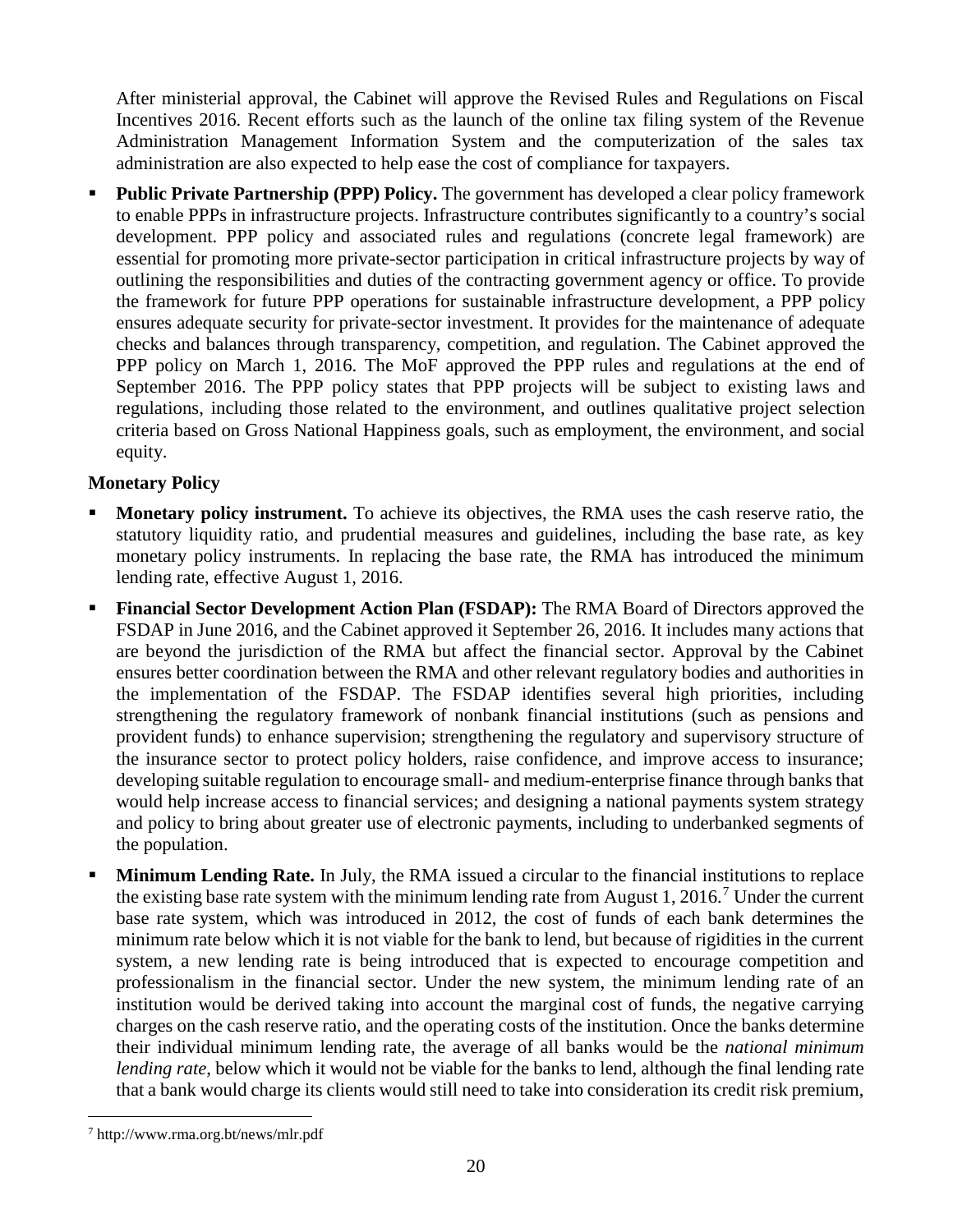thereby giving banks the freedom to charge different rates on their products. The new system is therefore designed to provide attractive rates to productive sectors that promote economic growth, generate employment, and help limit credit to unproductive sectors. It is also expected that savings will be encouraged under this system because depositors would be ensured the best returns. The RMA will review the policy every 6 months.

- **Credit information bureau.** Increased credit information reduces the risk of lending and the cost of giving loans by providing accurate information about borrowers. The Bhutan Credit Information Bureau (CIB) was established in 2010 and collects and distributes information from financial institutions. The current database coverage is 23 percent of the adult population. Since the CIB collects credit information only from banks, the data are limited to borrowers that already have some access to the formal financial system, and hence, its usefulness in promoting greater access to finance is limited. Five years after starting operations, the CIB has yet to collect and make available to subscribing financial institutions the credit information from utility companies. To improve the availability of the credit information, utility regulators (Bhutan InfoComm and Media Authority, Bhutan Electricity Authority) have issued a joint directive enabling utility companies to share credit information with the CIB, which upgraded its system to enable sharing of credit information from utility companies. The CIB is also in the process of including microfinance information.
- **Reserve management.** The RMA introduced a new policy on reserve management in June 2015 that allows it to convert convertible currency in the reserves into Indian rupees.
- **Remittances and foreign direct investment.** Remittances (under the current account) and FDI (under the financial account) are some of the most-stable financing sources in the BoP, although remittances and FDI remain small in Bhutan. For example, in 2015, remittance inflows were US\$20 million (1.0 percent of GDP). Thus, the RMA will formulate a regulatory framework to attract remittances and establish a monitoring system to review the effects of exports and FDI on the economy, which will be translated into a formulation of targeted policies.<sup>[8](#page-21-0)</sup>

#### **8. Economic Prospects**

**Economic growth is likely to accelerate in 2018**. Growth is projected to accelerate in 2018, mainly for three reasons: effects of hydropower projects, macroeconomic stability and resulting policy flexibility, and India's positive economic outlook.

 **Effects of hydropower projects.** Three hydropower projects are scheduled to come on line in 2016 and 2017 (table 1.9). During construction, hydropower projects contribute to growth through the construction subsector. Two projects (Punatsangchhu II and Mangdechhu) are also scheduled to come on line in 2018. After completion, hydropower projects contribute to growth

| <b>Table 1.9 Hydropower Projects: Planned and Under Construction</b> |
|----------------------------------------------------------------------|
|----------------------------------------------------------------------|

|   | Project          | <b>MW</b> | Year of start of<br>construction | Year of<br>completion |
|---|------------------|-----------|----------------------------------|-----------------------|
|   | Punatsangchhu-I  | 1,200     | 2008                             | 2019                  |
| 2 | Punatsangchhu-II | 1,020     | 2010                             | 2018                  |
| 3 | Mangdechhu       | 720       | 2010                             | 2018                  |
| 4 | Kholongchhu      | 600       | 2015                             | 2022                  |
| 5 | Nikachhu         | 118       | 2015                             | 2020                  |
| 6 | Chamkharchhu-I   | 770       | 2016                             | 2025                  |
| 7 | Bunakha Storage  | 180       | 2017                             | 2023                  |
| 8 | Wangchhu         | 570       | 2017                             | 2025                  |
|   |                  | 5,178     |                                  |                       |

*Source:* Department of Hydropower and Power Systems, Ministry of Economic Affairs

<span id="page-21-0"></span> <sup>8</sup> Monetary Policy Statement (July 2016)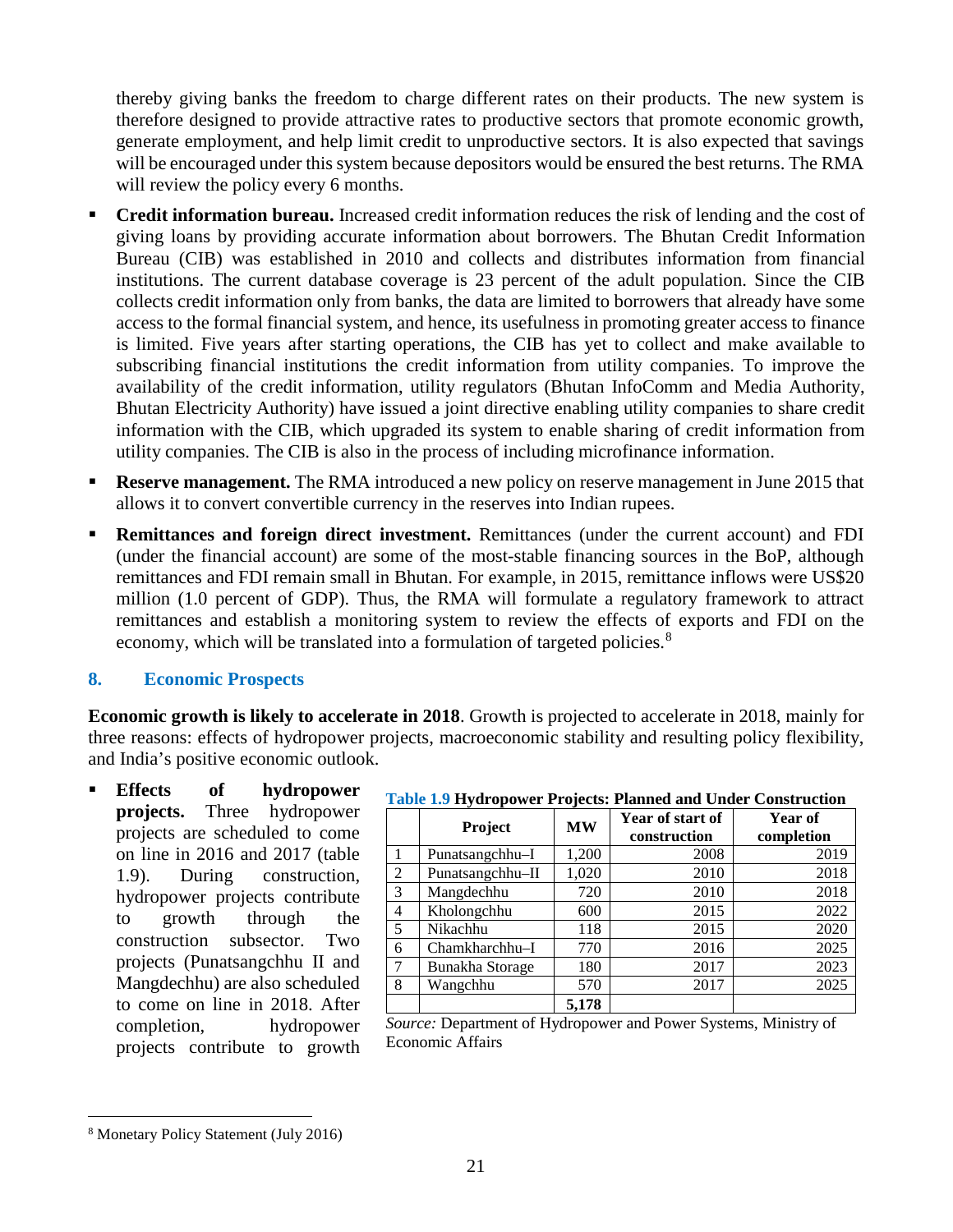through the electricity and water supply subsector.

- **Macroeconomic stability and resulting policy flexibility.** The recent trends of inflation and exchange rates indicate that there will be little inflationary pressure or exchange rate depreciation (especially REER) in the near future. Macroeconomic stability contributes to greater fiscal space and scope for supportive monetary policy.
- **India's positive economic outlook.** The latest India Macro-Poverty Outlook, in October 2016, has predicted that real GDP growth between 2016 and 2018 will be approximately 7.6 percent to 7.8 percent, almost the same growth performance as in 2014 and 2015. Given the strong economic relationship between Bhutan and India, the positive economic outlook is beneficial for Bhutan.

**The outlook for continued poverty reduction is positive.** With the projected acceleration of growth, the poverty headcount rate is projected to be 1.9 percent by 2015 and 0.9 percent by 2018, measured at the US\$1.90-a-day line and 10.9 percent by 2015 and 6.0 percent by 2018 at the US\$3.10-a-day line.

#### **A number of factors pose risks to this favorable outlook.**

- **Current account deficits.** Bhutan's current account deficits are mainly due to hydropower projects. In other words, the current account deficits indicate the progress of hydropower development. The inflows in the capital and financial accounts fully finance the current account deficits. As a result, Bhutan has maintained an adequate level of gross international reserves. Nevertheless, it is important to observe carefully development of hydropower projects and the implications for BoP in the future. In addition, monitoring the BoP of the non-hydropower sector closely is essential.
- **Excess domestic demand.** Bhutan experienced an Indian rupee shortage in 2012, mainly because of excess domestic demand that resulted in imports of consumption goods such as automobiles. During that time, the RMA was not allowed to convert hard-currency reserves into Indian rupees, which led to lower liquidity. Although macroeconomic stability has been maintained, and the new reserve management was introduced, available statistics (e.g., credit growth) suggest that private consumption has been accelerating. The development of credit growth (especially related to private consumption such as transport, personal loans, credit) and the effect of consumer goods imports on the BoP will have to be monitored. In the medium term, when large amounts of revenues from the hydropower sector start coming into the economy, there might be risks of appreciation of the real exchange rate through higher domestic inflation.
- **Development of the global economy.** Bhutan's linkage with the rest of the world other than India is limited, but a deceleration of the global economy might affect Bhutan through India, and a decrease in tourism would affect the BoP.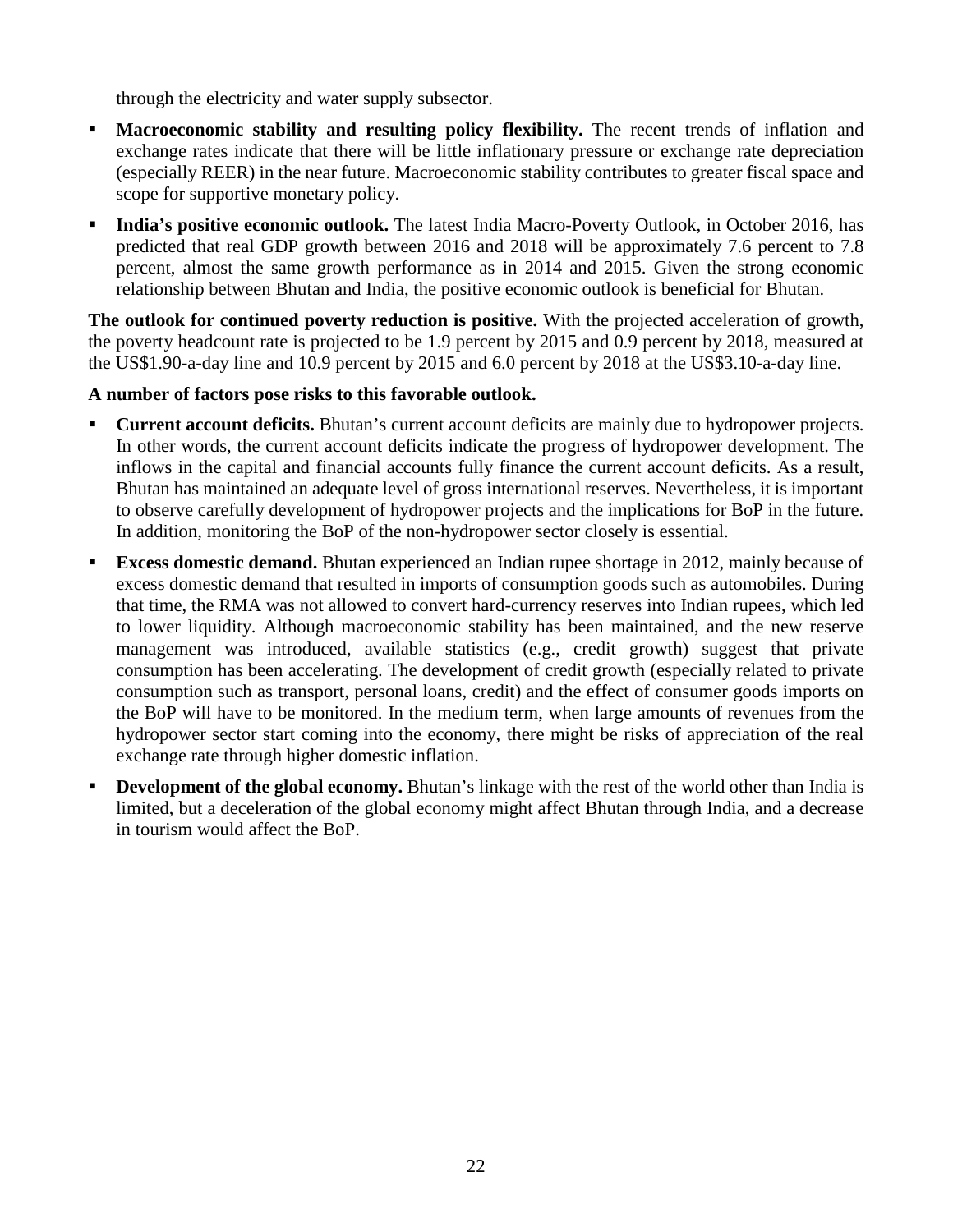# **Statistical Appendixes**

**Appendix A Gross Domestic Product (GDP)**

|                                  | 2009   | 2010   | 2011   | 2012   | 2013    | 2014   | 2015   |
|----------------------------------|--------|--------|--------|--------|---------|--------|--------|
| GDP (Nu millions, constant)      | 40,662 | 45,432 | 49,017 | 51,503 | 52,606  | 55,629 | 59,240 |
| <b>Production account</b><br>1.  |        |        |        |        |         |        |        |
| Agriculture                      | 6,458  | 6,513  | 6,670  | 6,820  | 6,984   | 7,149  | 7,475  |
| Industry                         | 17,883 | 20,115 | 20,931 | 22,348 | 3,220   | 24,082 | 26,039 |
| - Manufacturing                  | 3,580  | 4,302  | 4,616  | 4,930  | 4,671   | 5,099  | 5,324  |
| - Non-manufacturing              | 14,303 | 15,813 | 16,315 | 17,418 | 18,549  | 18,983 | 20,715 |
| Services                         | 15,200 | 17,044 | 19,303 | 19,432 | 19,747  | 21,374 | 23,154 |
| <b>Expenditure account</b><br>2. |        |        |        |        |         |        |        |
| Private consumption              | 18,028 | 19,924 | 20,006 | 21,404 | 24,212  | 31,675 | 33,967 |
| Government consumption           | 8,795  | 9,459  | 9,798  | 9,724  | 8,741   | 8,948  | 9,914  |
| Gross fixed capital formation    | 19,331 | 28,238 | 31,581 | 32,695 | 21,025  | 26,158 | 30,468 |
| <b>Exports</b>                   | 18,128 | 19,492 | 20,116 | 19,633 | 20,393  | 19,220 | 18,343 |
| Imports                          | 25,226 | 32,475 | 34,411 | 31,959 | 31,389  | 30,372 | 33,452 |
| GDP growth rate (percent)        | 6.7    | 11.7   | 7.9    | 5.1    | 2.1     | 5.7    | 6.5    |
| <b>Production account</b><br>1.  |        |        |        |        |         |        |        |
| Agriculture                      | 2.7    | 0.9    | 2.4    | 2.3    | 2.4     | 2.4    | 4.6    |
| Industry                         | 3.5    | 12.5   | 4.1    | 6.8    | 3.9     | 3.7    | 8.1    |
| - Manufacturing                  | 6.9    | 20.2   | 7.3    | 6.8    | $-5.3$  | 9.2    | 4.4    |
| - Non-manufacturing              | 2.6    | 10.6   | 3.2    | 6.8    | 6.5     | 2.3    | 9.1    |
| Services                         | 13.3   | 12.1   | 13.3   | 0.7    | 1.6     | 8.2    | 8.3    |
| <b>Expenditure account</b><br>2. |        |        |        |        |         |        |        |
| Private consumption              | 19.9   | 10.5   | 0.4    | 7.0    | 13.1    | $-6.4$ | 7.2    |
| Government consumption           | 20.9   | 7.5    | 3.6    | $-0.8$ | $-10.1$ | 2.4    | 10.8   |
| Gross fixed capital formation    | 16.5   | 46.1   | 11.8   | 3.5    | $-35.7$ | 24.4   | 16.5   |
| <b>Exports</b>                   | $-2.4$ | 7.5    | 3.2    | $-2.4$ | 3.9     | $-5.8$ | $-4.6$ |
| Imports                          | 14.3   | 28.7   | 6.0    | $-7.1$ | $-1.8$  | $-3.2$ | 10.1   |

*Source*: National Statistics Bureau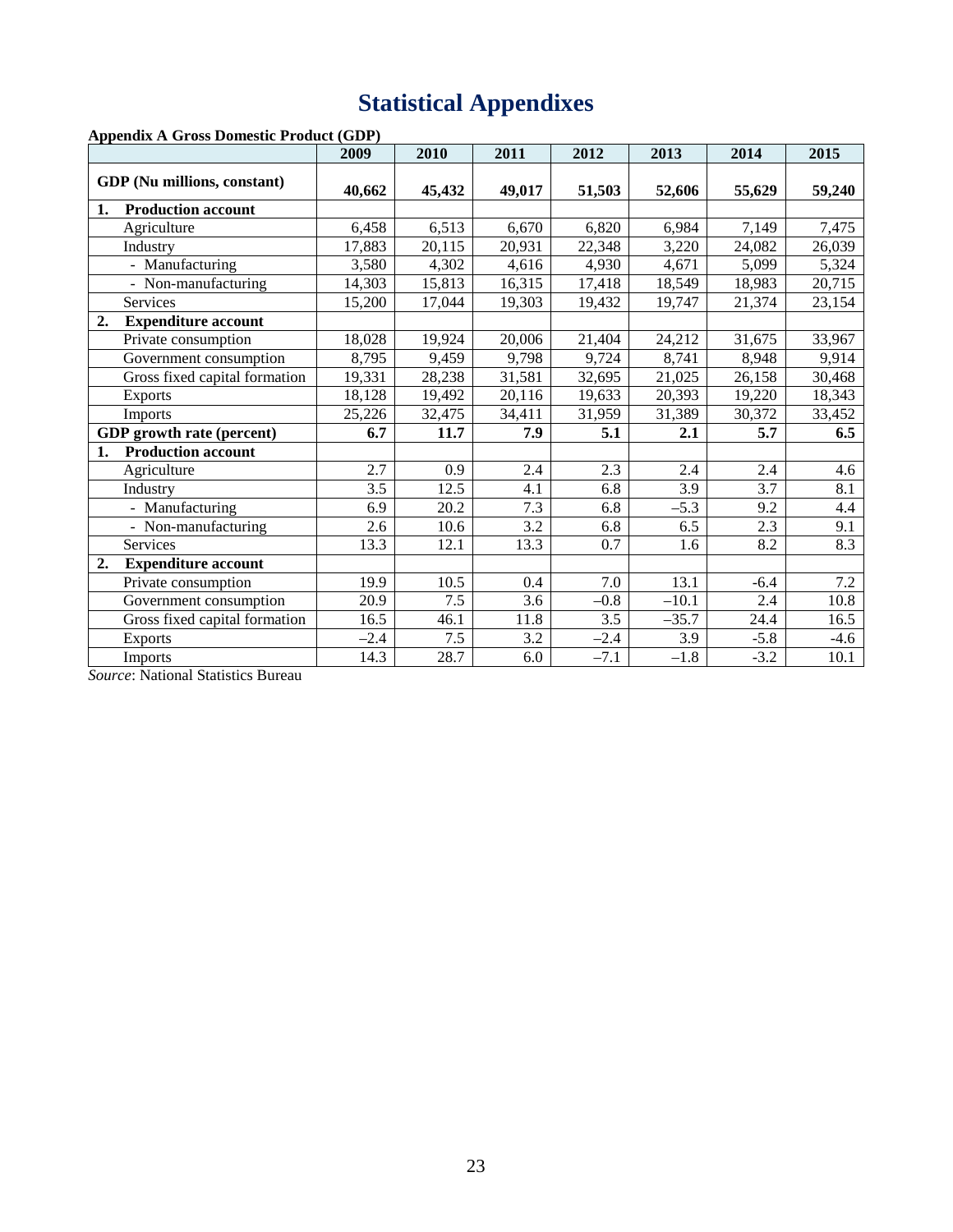#### **Appendix B Balance of Payments**

|                                    | 2011                              | 2012         | 2013              | 2014      | 2015         |
|------------------------------------|-----------------------------------|--------------|-------------------|-----------|--------------|
| Nu millions                        |                                   |              |                   |           |              |
| A. Current account                 | $-21,858$                         | $-30,170$    | $-24,363$         | $-29,446$ | $-41,540$    |
| Goods: net (trade balance)         | $-20,587$                         | $-23,661$    | $-21,730$         | $-21,551$ | $-32,634$    |
| Exports (fob)                      | 30,870                            | 29,009       | 31,490            | 35,372    | 34,783       |
| Imports (fob)                      | 51,456                            | 52,670       | 53,220            | 56,923    | 67,417       |
| Services                           | $-4,824$                          | $-4,186$     | $-3,058$          | $-4,346$  | $-3,123$     |
| Primary Income                     | 5,187<br>$\overline{\phantom{0}}$ | 9,349<br>$-$ | 7,243<br>$\equiv$ | $-9,943$  | $-11,700$    |
| Secondary Income                   | 8,740                             | 7,025        | 7,668             | 6,394     | 5,917        |
| <b>B.</b> Capital account          | 6,545                             | 5,253        | 17,787            | 19,853    | 9,379        |
| C. Financial account               | $-12,554$                         | $-35,575$    | $-3,784$          | $-29,627$ | $-21,485$    |
| D. Net errors and omissions        | 7,099<br>$\overline{\phantom{0}}$ | $-9,718$     | 5,372             | $-3,138$  | 245          |
| E. Overall balance                 | $-9,858$                          | 939          | 2,580             | 16,896    | 8,865<br>$-$ |
| <b>Percentage of GDP</b>           |                                   |              |                   |           |              |
| A. Current account                 | $-25.7$                           | $-31.0$      | $-23.1$           | $-24.6$   | $-31.5$      |
| Goods: net trade balance           | $-24.2$                           | $-24.3$      | $-20.6$           | $-18.0$   | $-24.7$      |
| Exports (fob)                      | 36.3                              | 29.8         | 29.9              | 29.6      | 26.3         |
| Imports (fob)                      | 60.6                              | 54.0         | 50.5              | 47.6      | 51.1         |
| Services                           | $-5.7$                            | $-4.3$       | $-2.9$            | $-3.6$    | $-2.4$       |
| Primary income                     | $-6.1$                            | $-9.6$       | $-6.9$            | $-8.3$    | $-8.9$       |
| Secondary income                   | 10.3                              | 7.2          | 7.3               | 5.3       | 4.5          |
| <b>B.</b> Capital account          | 7.7                               | 5.4          | 16.9              | 16.6      | 7.1          |
| C. Financial account               | $-14.8$                           | $-36.5$      | $-3.6$            | $-24.8$   | $-16.3$      |
| <b>D. Net Errors and omissions</b> | $-8.4$                            | $-10.0$      | 5.1               | $-2.6$    | 0.2          |
| E. Overall balance                 | $-11.6$                           | 1.0          | 2.4               | 14.1      | $-6.7$       |

*Source*: National Statistics Bureau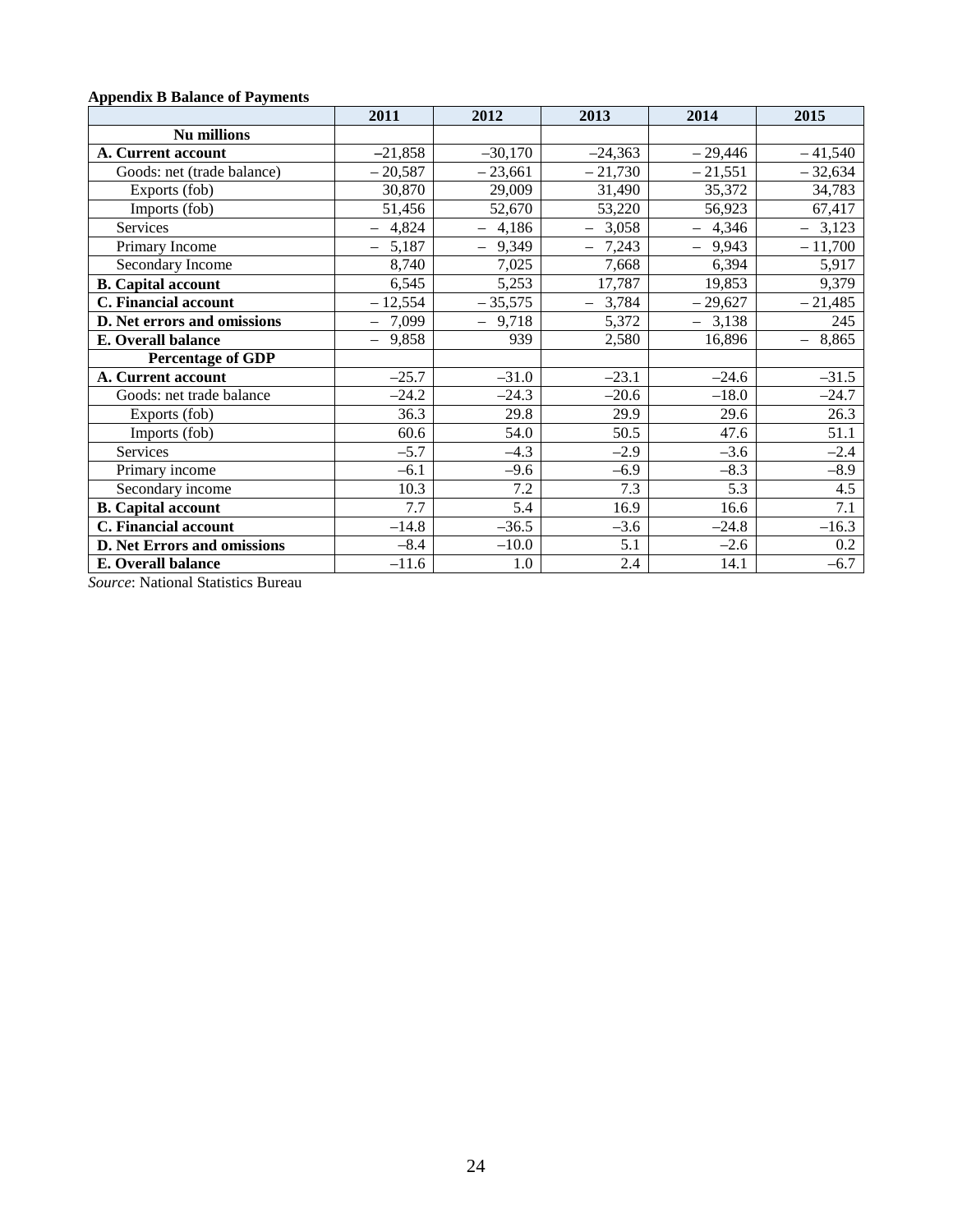| <b>Month</b> | <b>Overall</b>   | Food             | <b>Nonfood</b>   | <b>Domestically</b><br><b>Produced</b> | <b>Imported</b>  |
|--------------|------------------|------------------|------------------|----------------------------------------|------------------|
| 2014         |                  |                  |                  |                                        |                  |
| January      | 10.0             | 13.9             | 7.5              | 8.4                                    | 11.4             |
| February     | 9.4              | 13.0             | 7.1              | 7.8                                    | 10.8             |
| March        | 9.0              | 12.9             | 6.5              | 8.2                                    | 9.6              |
| April        | 8.6              | 12.1             | 6.3              | 8.6                                    | 8.5              |
| May          | 9.0              | 12.9             | 6.5              | 10.2                                   | 7.8              |
| June         | $\overline{8.1}$ | 12.1             | $\overline{5.5}$ | 9.2                                    | 7.0              |
| July         | $\overline{8.1}$ | 11.1             | 6.1              | 9.8                                    | 6.5              |
| August       | 8.8              | 9.8              | 8.1              | 9.8                                    | 7.9              |
| September    | 8.4              | 9.3              | 7.8              | 9.2                                    | $\overline{7.8}$ |
| October      | 7.1              | 6.8              | 7.3              | 7.2                                    | $\overline{7.1}$ |
| November     | 6.7              | 6.3              | $7.0\,$          | 7.0                                    | 6.5              |
| December     | 6.4              | 5.3              | 7.2              | $\overline{6.9}$                       | $\overline{6.1}$ |
| 2015         |                  |                  |                  |                                        |                  |
| January      | 6.3              | 5.1              | 7.1              | 6.8                                    | 5.9              |
| February     | 6.4              | 4.9              | 7.4              | 7.2                                    | 5.7              |
| March        | $\overline{6.3}$ | 4.9              | $\overline{7.3}$ | 6.5                                    | 6.2              |
| April        | 5.7              | 4.0              | 6.9              | 6.2                                    | 5.3              |
| May          | $\overline{5.1}$ | 2.9              | 6.5              | 4.5                                    | $\overline{5.6}$ |
| June         | 4.8              | 2.1              | 6.6              | 4.0                                    | $\overline{5.5}$ |
| July         | $\overline{3.5}$ | 2.0              | 4.5              | 4.0                                    | 2.9              |
| August       | 3.1              | $\overline{2.3}$ | 3.6              | $\overline{3.9}$                       | 2.4              |
| September    | 3.2              | 2.4              | 3.7              | $4.\overline{4}$                       | 1.9              |
| October      | $\overline{3.6}$ | $\overline{2.9}$ | 4.0              | 4.9                                    | $\overline{2.3}$ |
| November     | $\overline{3.6}$ | 2.7              | 4.2              | 4.6                                    | $\overline{2.6}$ |
| December     | 3.4              | 2.8              | 3.9              | 4.3                                    | 2.7              |
| 2016         |                  |                  |                  |                                        |                  |
| January      | $\overline{3.2}$ | 3.2              | 3.2              | 4.3                                    | 2.1              |
| February     | 3.0              | 2.8              | 3.1              | 4.0                                    | 2.0              |
| March        | 2.9              | 2.8              | 3.1              | 4.2                                    | 1.8              |
| April        | 3.1              | 2.8              | $\overline{3.2}$ | 4.2                                    | 2.0              |
| May          | 3.3              | 3.4              | 3.2              | 4.6                                    | 2.1              |
| June         | $\overline{3.6}$ | 4.4              | 3.0              | 5.3                                    | 2.0              |
| July         | $\overline{2.9}$ | 4.1              | $\overline{2.1}$ | 4.0                                    | $\overline{1.9}$ |
| August       | 2.8              | 3.8              | 2.2              | 3.7                                    | 2.0              |
| September    | 2.7              | $\overline{3.8}$ | $\overline{2.0}$ | 3.5                                    | $\overline{2.1}$ |
| October      | 2.6              | $\overline{3.8}$ | $\overline{1.9}$ | 3.2                                    | $\overline{2.1}$ |

**Appendix C Inflation (Consumer Price Index, Year-on-Year Percentage Change)**

*Source*: National Statistics Bureau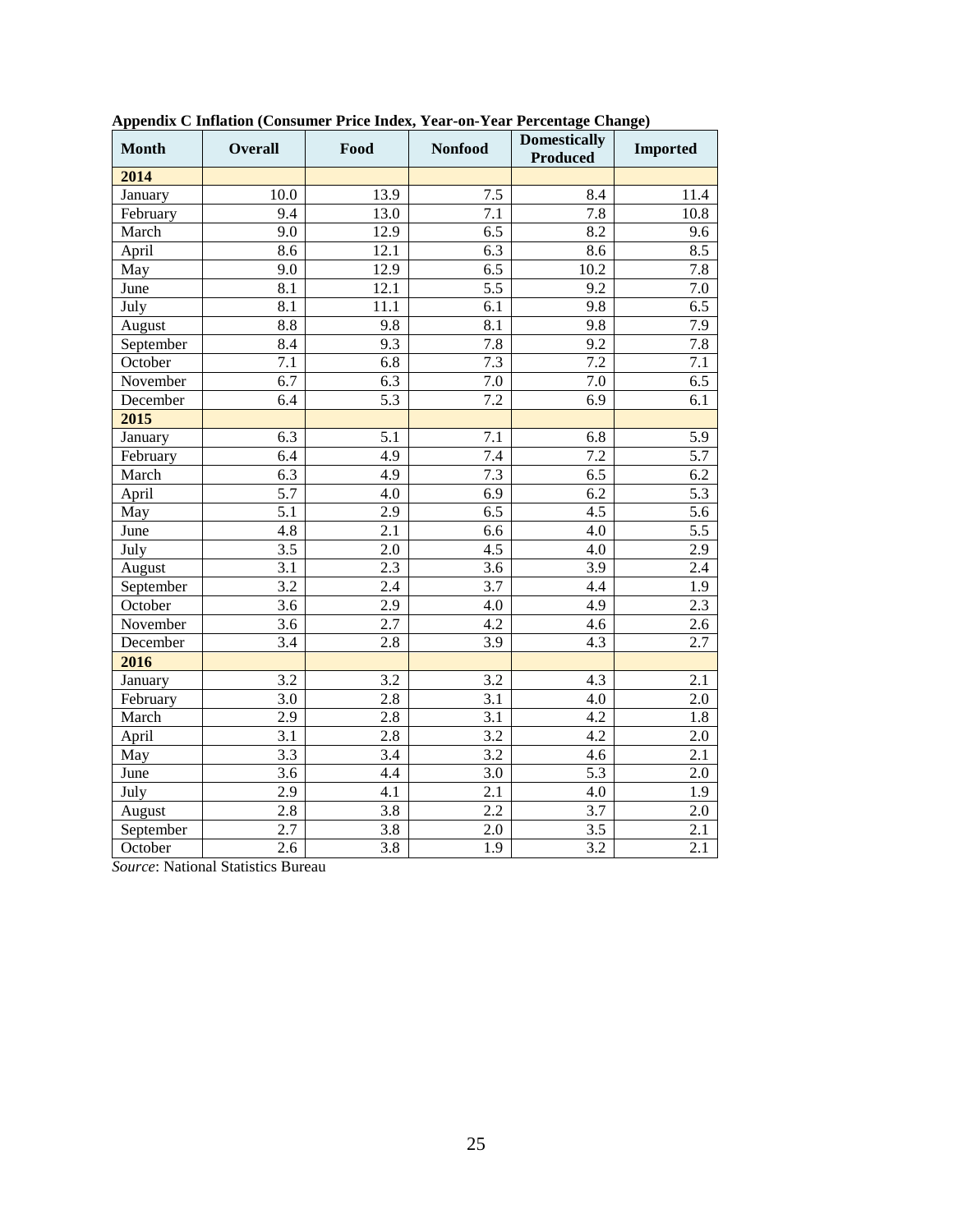|  |  |  |  |  |  |  |  | <b>Appendix D Gross International Reserves and Exchange Rates</b> |  |  |
|--|--|--|--|--|--|--|--|-------------------------------------------------------------------|--|--|
|--|--|--|--|--|--|--|--|-------------------------------------------------------------------|--|--|

| <b>Month</b>         | <b>US\$ Million</b> | <b>Months of Goods and</b><br><b>Services Imports</b> | <b>Exchange Rate</b><br>(Nu/US\$) |
|----------------------|---------------------|-------------------------------------------------------|-----------------------------------|
| 2013                 |                     |                                                       |                                   |
| January              | 880                 | 9.3                                                   | 53.3                              |
| February             | 891                 | 9.5                                                   | 53.8                              |
| March                | 957                 | 10.3                                                  | 54.4                              |
| April                | 928                 | 10.0                                                  | 54.2                              |
| $\overline{May}$     | 934                 | 10.5                                                  | 56.5                              |
| June                 | 917                 | 10.9                                                  | 59.7                              |
| July                 | 839                 | 9.0                                                   | 61.1                              |
| August               | 818                 | 9.5                                                   | 66.6                              |
| September            | 831                 | 9.1                                                   | 62.8                              |
| October              | 892                 | 9.6                                                   | 61.4                              |
| November             | 921                 | 10.0                                                  | 62.4                              |
| December             | 933                 | 10.1                                                  | 62.0                              |
| 2014                 |                     |                                                       |                                   |
| January              | 918                 | 10.0                                                  | 62.5                              |
| February             | 954                 | 10.3                                                  | 62.1                              |
| March                | 965                 | 10.1                                                  | 60.1                              |
| April                | 919                 | 9.7                                                   | 60.3                              |
| $\overline{May}$     | 1,067               | 11.0                                                  | 59.0                              |
| June                 | 998                 | 10.5                                                  | 60.1                              |
| July                 | 979                 | 9.7                                                   | 60.2                              |
| August               | 992                 | 9.8                                                   | 60.5                              |
|                      | 1,103               | 11.1                                                  | 61.6                              |
| September<br>October |                     | 11.2                                                  | 61.4                              |
| November             | 1,118<br>1,197      | 12.1                                                  |                                   |
| December             | 1,184               | 12.3                                                  | 61.9<br>63.3                      |
| 2015                 |                     |                                                       |                                   |
| January              | 1,182               | 11.8                                                  | 61.8                              |
|                      | 1,135               | 11.3                                                  | 61.8                              |
| February             |                     |                                                       |                                   |
| March                | 601                 | 6.1                                                   | 62.6                              |
| April                | 944                 | 9.7                                                   | 63.6                              |
| May                  | 929                 | 9.6                                                   | 63.8                              |
| June                 | 958                 | 9.9                                                   | 63.8                              |
| July                 | 932                 | 8.9                                                   | 64.0                              |
| August               | 1,019               | 10.1                                                  | 66.3                              |
| September            | 1,143               | 11.2                                                  | 65.7                              |
| October              | 1,115               | 10.9                                                  | 65.2                              |
| November             | 1,072               | 10.7                                                  | 66.8                              |
| December             | 1,040               | 10.3                                                  | 66.3                              |
| 2016                 |                     |                                                       |                                   |
| January              | 1,000               | 10.1                                                  | 67.3                              |
| February             | 1,022               | 10.5                                                  | 68.2                              |
| March                | 1,171               | 11.6                                                  | 67.0                              |
| April                | 1,082               | 10.8                                                  | 66.5                              |
| May                  | 1,019               | $10.2\,$                                              | 66.9                              |
| June                 | 1,119               | 11.3                                                  | 67.3                              |
| July                 | 1,093               | 11.0                                                  | 67.0                              |
| August               | 1,105               | 11.1                                                  | 67.0                              |
| September            | 1,219               | 12.2                                                  | 66.7                              |

*Source*: Royal Monetary Authority